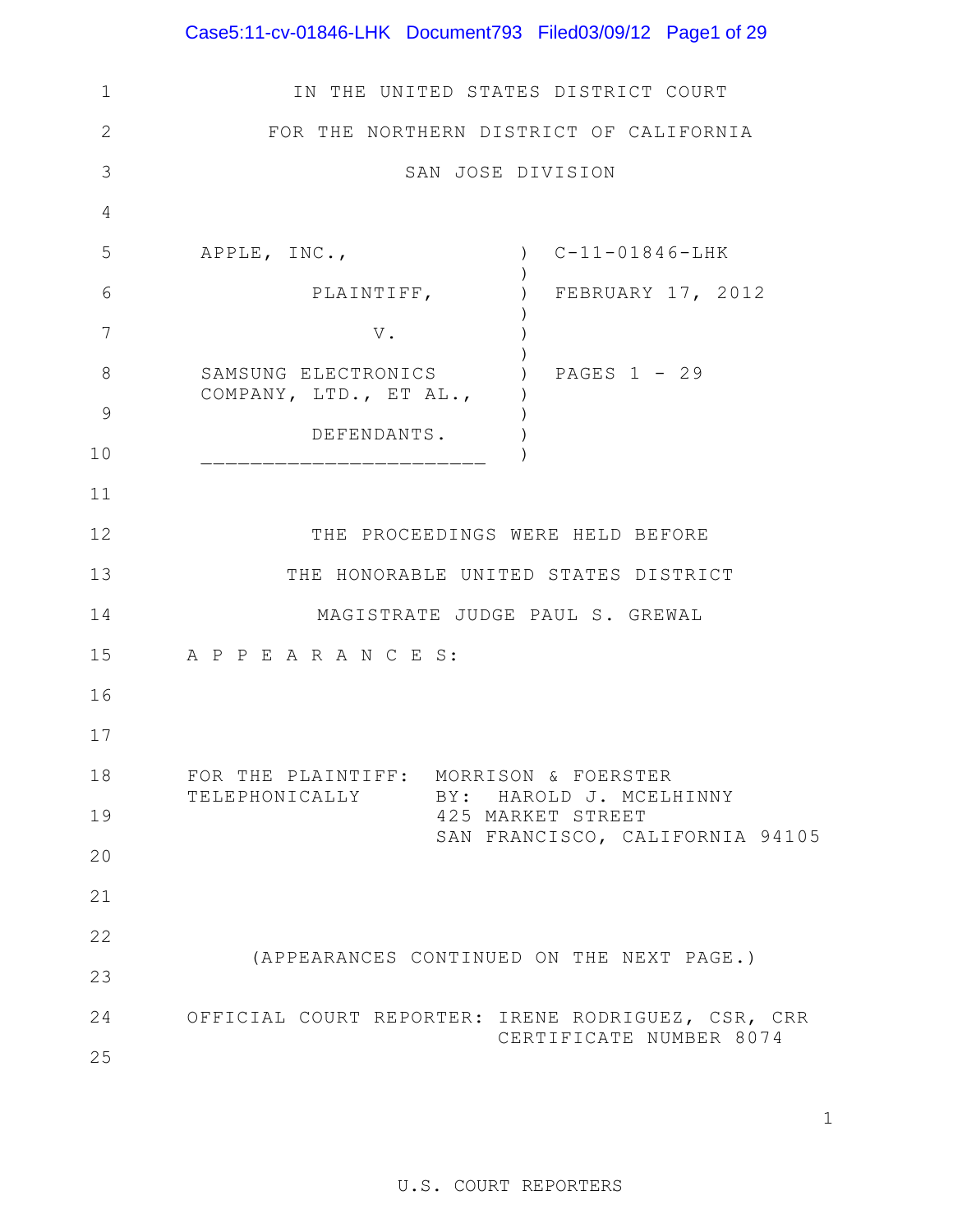# Case5:11-cv-01846-LHK Document793 Filed03/09/12 Page2 of 29

| $\mathbf 1$     | A P P E A R A N C E S: (CONT'D) |                                                                        |
|-----------------|---------------------------------|------------------------------------------------------------------------|
| $\mathbf{2}$    |                                 |                                                                        |
| $\mathfrak{Z}$  | TELEPHONICALLY SULLIVAN         | FOR THE DEFENDANTS: QUINN, EMANUEL, URQUHART &<br>BY: RACHEL KASSABIAN |
| $\overline{4}$  |                                 | VICTORIA F. MAROULIS<br>555 TWIN DOLPHIN DRIVE                         |
| 5               |                                 | 5TH FLOOR<br>REDWOOD SHORES, CALIFORNIA 94065                          |
| $6\,$           |                                 |                                                                        |
| $7\phantom{.0}$ |                                 |                                                                        |
| $\,8\,$         |                                 |                                                                        |
| $\mathsf 9$     |                                 |                                                                        |
| 10              |                                 |                                                                        |
| 11              |                                 |                                                                        |
| 12              |                                 |                                                                        |
| 13              |                                 |                                                                        |
| 14              |                                 |                                                                        |
| 15              |                                 |                                                                        |
| 16              |                                 |                                                                        |
| 17              |                                 |                                                                        |
| 18              |                                 |                                                                        |
| 19              |                                 |                                                                        |
| 20              |                                 |                                                                        |
| 21              |                                 |                                                                        |
| 22              |                                 |                                                                        |
| 23              |                                 |                                                                        |
| 24              |                                 |                                                                        |
| 25              |                                 |                                                                        |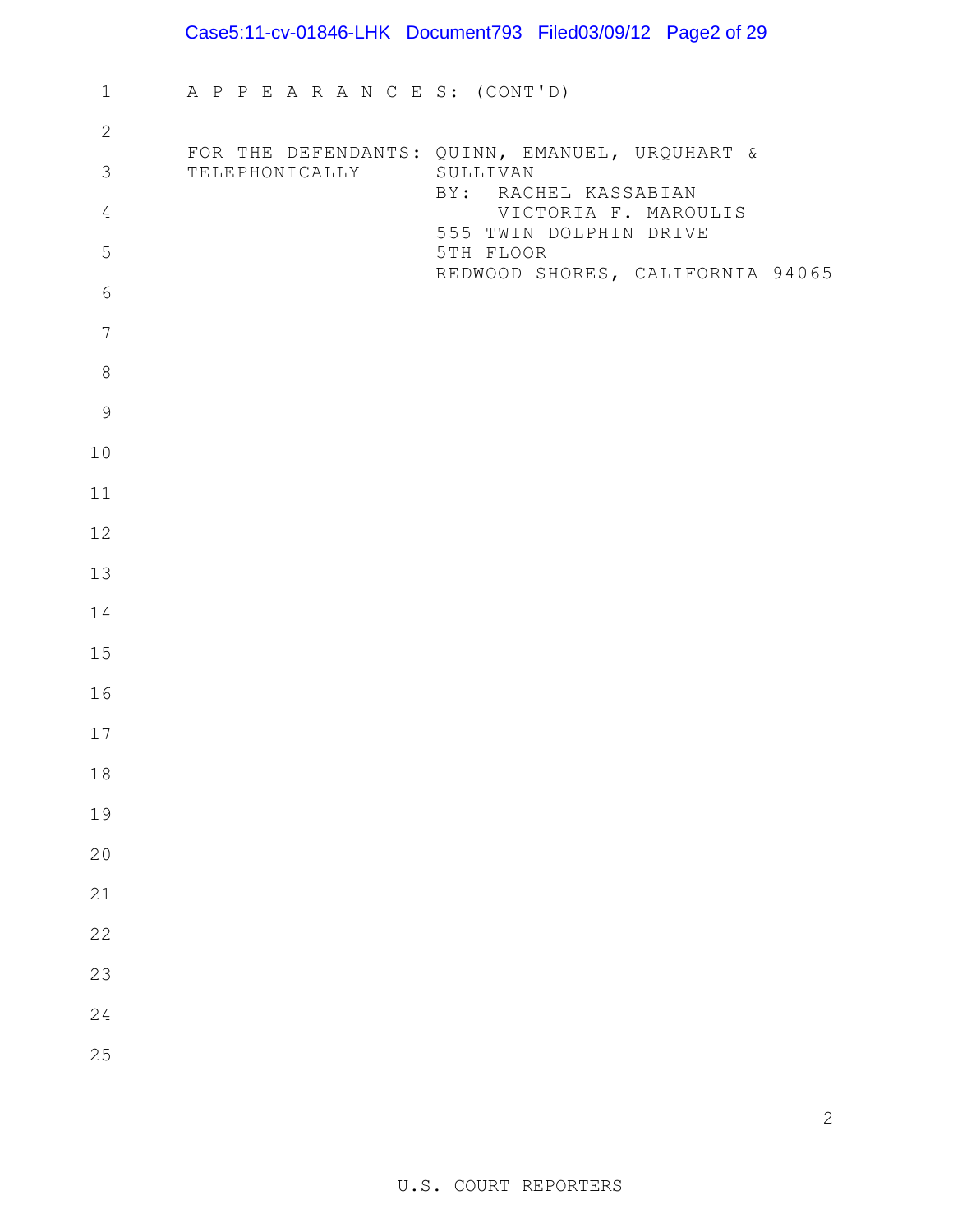# Case5:11-cv-01846-LHK Document793 Filed03/09/12 Page3 of 29

| SAN JOSE, CALIFORNIA<br>FEBRUARY 17, 2012           |
|-----------------------------------------------------|
|                                                     |
| PROCEEDINGS                                         |
| (WHEREUPON, COURT CONVENED AND THE                  |
| FOLLOWING PROCEEDINGS WERE HELD:)                   |
| THE COURT: MR. RIVERA, WOULD YOU CALL               |
| OUR FIRST MATTER ON THIS AFTERNOON'S CALENDAR.      |
| THE CLERK: YES, YOUR HONOR.                         |
| CALLING APPLE V. SAMSUNG ELECTRONICS, ET            |
| AL., CASE NUMBER CV-11-1846.                        |
| MATTER ON FOR HEARING ON APPLE IS MOTION            |
| TO SHORTEN TIME FOR BRIEFING AND HEARING ON APPLE'S |
| MOTION TO COMPEL.                                   |
| COUNSEL, PLEASE STATE YOUR APPEARANCES.             |
| MR. MCELHINNY: GOOD AFTERNOON, YOUR                 |
| HONOR. THIS IS HAROLD MCELHINNY WITH MORRISON AND   |
| FOERSTER FOR APPLE.                                 |
| THE COURT: MR. MCELHINNY, GOOD                      |
| AFTERNOON, SIR.                                     |
| AND FOR SAMSUNG?                                    |
| MS. MAROULIS: THIS IS VICTORIA MAROULIS             |
| FOR SAMSUNG FROM QUINN EMANUEL. I APOLOGIZE FOR     |
| THE QUALITY OF THE RECEPTION. I'M CALLING YOU FROM  |
| SEOUL, KOREA.                                       |
| THE COURT: ALL RIGHT. GOOD AFTERNOON OR             |
|                                                     |

3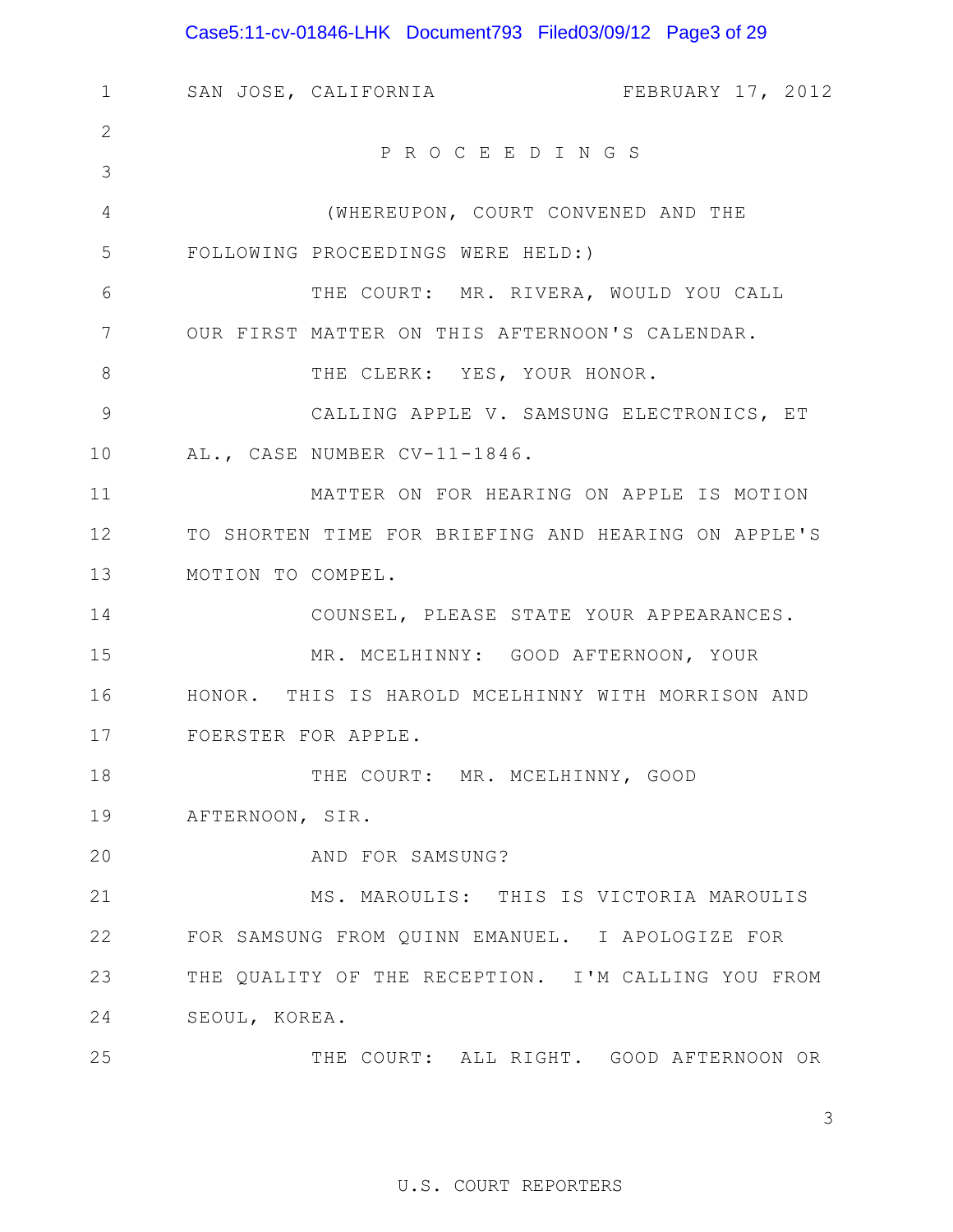1 GOOD MORNING AS THE CASE MAY BE.

2 3 4 COUNSEL, I HAVE RECEIVED AND REVIEWED A REQUEST FROM APPLE FOR EXPEDITED CONSIDERATION OF ITS MOTION TO COMPEL.

5 6 I HAVE ALSO RECEIVED AND REVIEWED AN OPPOSITION THAT SAMSUNG FILED SHORTLY THEREAFTER.

7 8 9 10 11 MR. MCELHINNY, I'LL START WITH YOU. I TAKE IT MY EARLIER ORDER WASN'T TERRIBLY CLEAR ABOUT MY ATTITUDE REGARDING EXPEDITED CONSIDERATION IN THIS CASE AND WHAT YOU ALL HAVE DONE WITH THAT OPPORTUNITY.

12 13 14 15 WHY ARE YOU FILING THIS AND WHY SHOULD I NOT CONSIDER IT TO BE A, PERHAPS, AT LEAST A DISREGARD OF THE MESSAGE THAT I WAS TRYING TO SEND EARLIER?

16 17 MR. MCELHINNY: WE ARE -- WE DID RECEIVE YOUR EARLIER ORDER, YOUR HONOR.

18 19 WE CONSIDERED IT VERY -- WE UNDERSTAND --I THINK WE UNDERSTOOD YOUR MESSAGE PERFECTLY.

20 21 22 23 THE COURT: WELL, APPARENTLY NOT PERFECTLY ENOUGH BECAUSE I NOW HAVE YET ANOTHER REQUEST FOR EXPEDITED CONSIDERATION. SO WHY SHOULD I ENTERTAIN THIS?

24 25 OTHER MOTIONS SINCE YOUR ORDER IN WHICH WE HAVE NOT MR. MCELHINNY: FIRST, WE HAVE FILED

4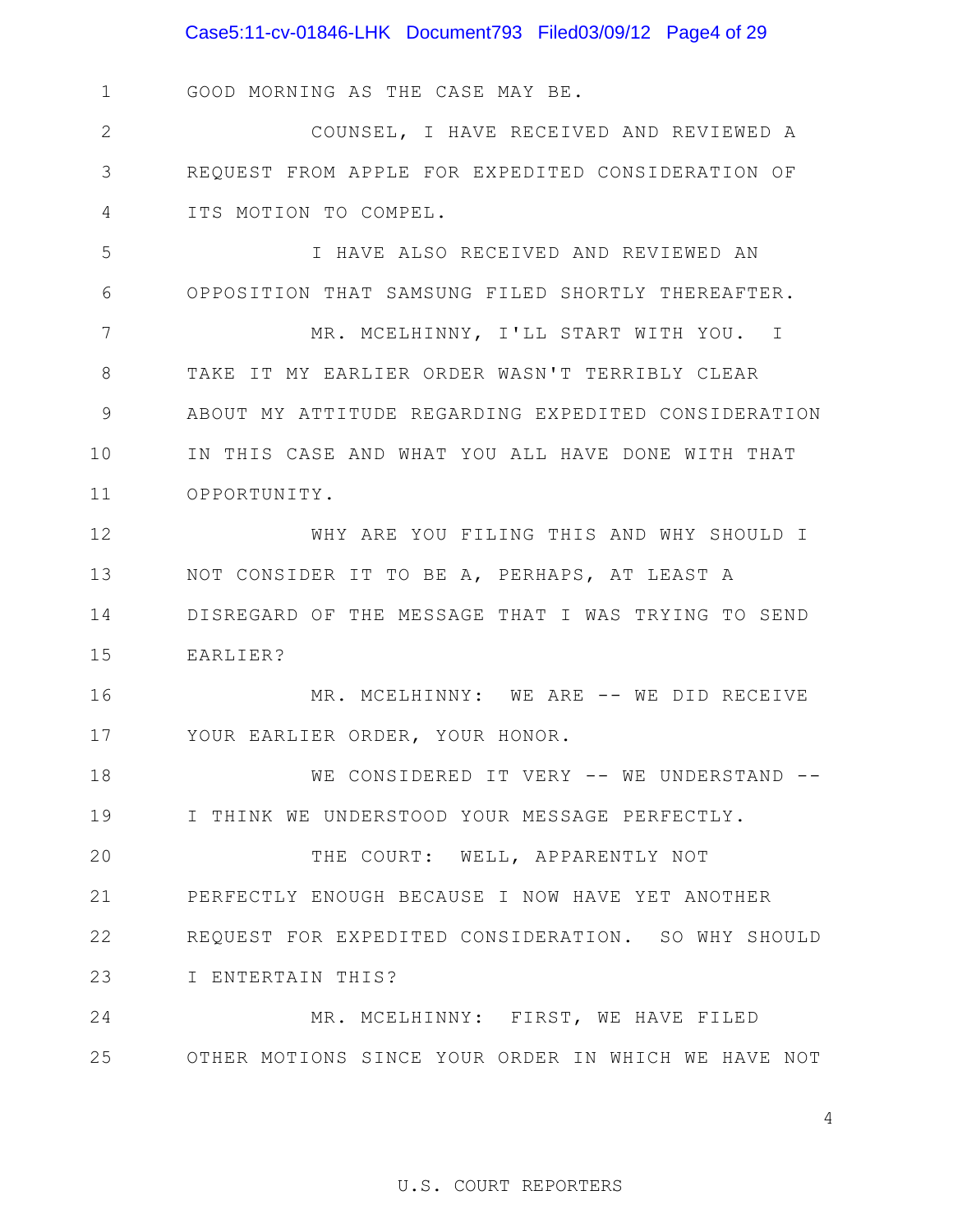## Case5:11-cv-01846-LHK Document793 Filed03/09/12 Page5 of 29

1 2 3 4 5 6 7 8 ASKED FOR EXPEDITED TIME. AND THE REASONS WE THOUGHT IT WAS JUSTIFIED TO ASK FOR EXPEDITED TIME IN THIS CASE ON THIS PARTICULAR MOTION IS BECAUSE THE NATURE OF THE ISSUE, WHICH IS WITH 13 WITNESSES BEING WITHHELD FROM DEPOSITION, WITH THE TIME THAT IS REMAINING FOR US TO TAKE DISCOVERY, WE CAN'T GET AN ORDER -- WE CAN'T GET A MOTION OUT IN A REGULARLY NOTICED TIME UNTIL AFTER THE DATE.

9 10 11 THE COURT: ARE THERE 13 WITNESSES IN DISPUTE NOW OR 14? I HAD READ YOUR PAPERS TO SUGGEST THAT THERE WERE 14 WITNESSES.

12 13 MR. MCELHINNY: I'VE GOT. LET ME SEE. I'M SORRY. THEY JUST GAVE ME THE NUMBER.

14 15 I'M SORRY, YOUR HONOR. YOU'RE RIGHT, THERE ARE 14 WITNESSES IN DISPUTE.

16 THE COURT: ALL RIGHT.

17 18 19 20 21 22 23 24 MR. MCELHINNY: THE NATURE -- AND PLEASE LET ME FINISH BECAUSE I KNOW THIS IS THE MOST IMPORTANT QUESTION, BUT THERE ARE TWO ISSUES. WHAT IS UNIQUE ABOUT THIS IS THAT WE HAVE A CERTAIN NUMBER OF HOURS OF DEPOSITION BUDGETED AND UNTIL WE KNOW WHETHER OR NOT IF WE USE THAT TIME AND THEN FIND OUT WE GET THESE WITNESSES, THEN WE WON'T HAVE IT AVAILABLE.

25

IF WE SAVE THE TIME FOR THESE WITNESSES

5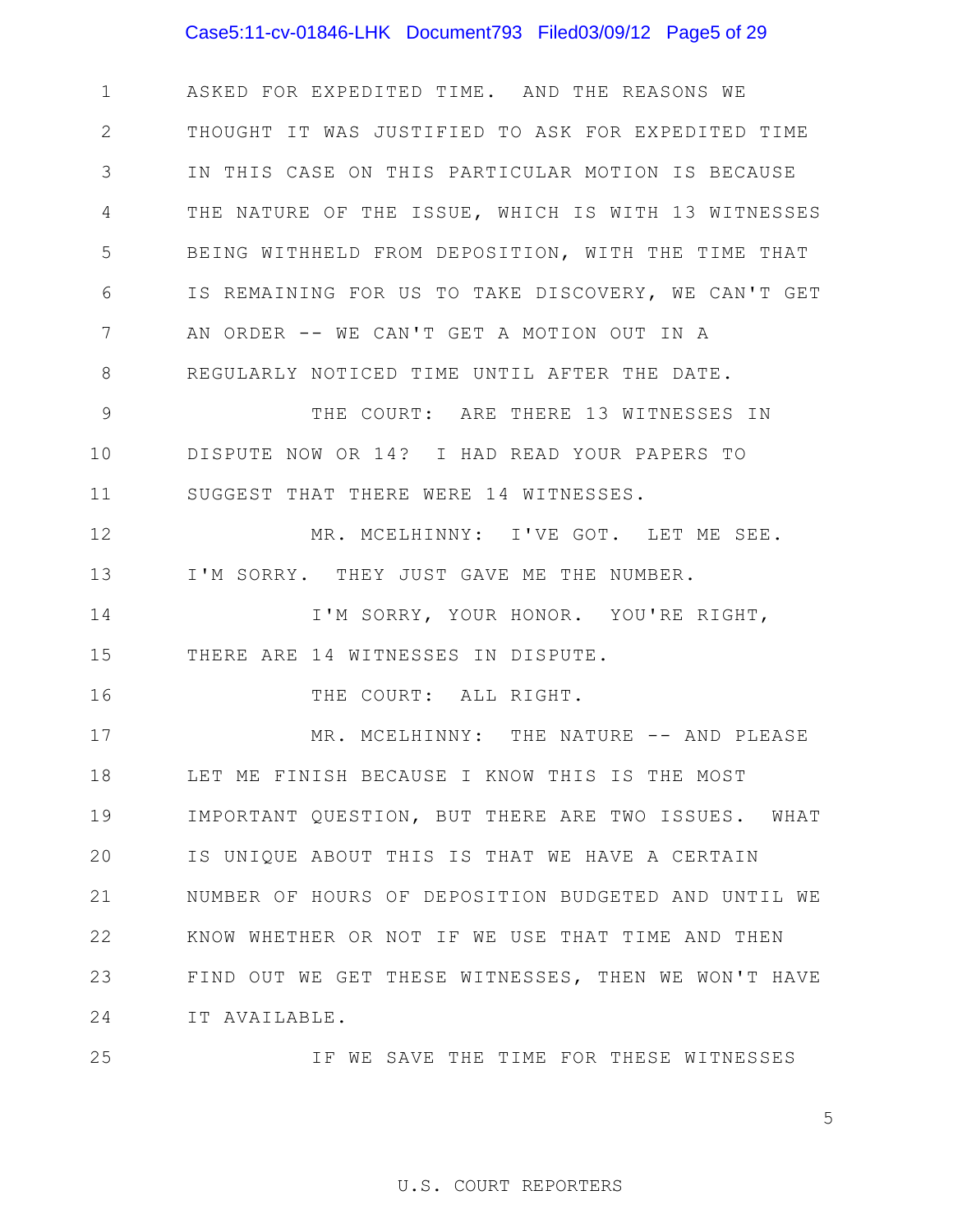## Case5:11-cv-01846-LHK Document793 Filed03/09/12 Page6 of 29

1 2 3 4 5 6 7 8 9 10 11 12 13 14 15 16 17 18 AND THEN DON'T GET THESE WITNESSES, WE WILL HAVE LOST THE TIME. THAT'S A STRATEGIC CONSIDERATION. BUT THE REASON -- THE UNDERLYING REASON IN TERMS OF UNDERSTANDING YOUR ORDER, WHAT I TOOK AWAY FROM YOUR ORDER WAS THAT YOU WOULD NOT GIVE US PRIORITY BECAUSE YOU DIDN'T THINK THAT WE WERE DOING A THOROUGH AND ADEQUATE JOB OF MEETING AND CONFERRING AND RESOLVING THESE KINDS OF ISSUES. AND WHAT WE SET OUT IN OUR MOTION PAPERS FOR YOU TO UNDERSTAND IS THAT WE HAVE MET AND CONFERRED ABOUT THIS NOT JUST ONCE BUT TWICE. IN BETWEEN THE FIRST MEETING AND THE SECOND MEETING, WE LITERALLY SENT OUT OUR MOTION PAPERS TO SAMSUNG AND SAID HERE IS OUR JUSTIFICATION FOR EACH ONE OF THESE EXPERTS -- NOT EXPERTS BUT WITNESSES. WE LITERALLY LAID IT ALL OUT FOR THEM AND SAID THIS IS WHAT WE WILL BRING TO THE COURT AND WE STILL HAVE NOT BEEN ABLE TO RESOLVE THIS.

19 20 21 22 23 THE IDEA THAT MEETING AND -- I MEAN, THEY TOOK -- TO BE FAIR, THEY TOOK THREE WITNESSES OFF AND WE DROPPED SIX. THERE WAS PROGRESS MADE, BUT IT'S NOT GOING TO GO ANY FURTHER WITHOUT AN ORDER FROM YOUR HONOR.

24 25 AND WE ARE IN THE POSITION THAT THE PLAINTIFFS -- OF TRYING TO HOLD ON TO OUR TRIAL

6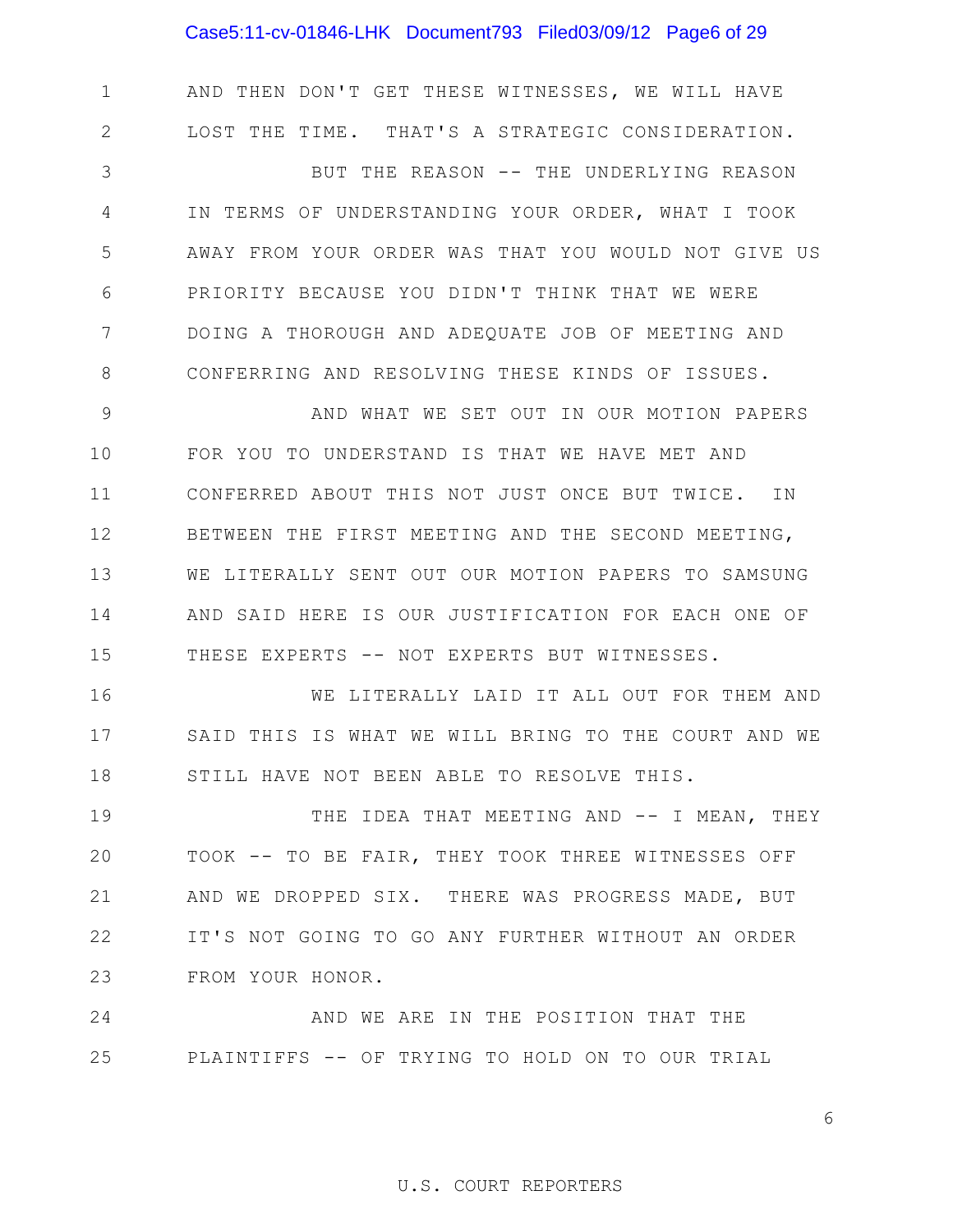## Case5:11-cv-01846-LHK Document793 Filed03/09/12 Page7 of 29

1 2 3 4 5 DATE. IN ORDER TO DO THAT WE HAVE TO HOLD ON TO THE DISCOVERY DATE, AND WE'RE FACING A SITUATION OF JUST AN ABSOLUTE REFUSAL TO PRODUCE, AS YOUR HONOR WILL SEE IF YOU HAVE TIME TO SEE THE PAPERS, THE MOST CENTRAL WITNESSES IN THE CASE.

 $AND$   $-$ 

6

7 8 THE COURT: WHEN WERE THESE DEPOSITION NOTICES SERVED?

9 10 MR. MCELHINNY: THEY WERE SERVED -- WELL, THEY WERE SERVED A LONG TIME AGO.

11 THE COURT: HOW LONG AGO?

12 13 14 15 MR. MCELHINNY: PRIOR TO FEBRUARY 3RD, BECAUSE IT WAS FEBRUARY 3RD, THAT I KNOW IN TERMS OF THE CHRONOLOGY THAT I KNOW THAT WE WERE TOLD THEY WOULD NOT BE PRESENTED.

16 17 18 19 20 THE COURT: WELL, I'M ASKING FOR MORE PRECISE INFORMATION, MR. MCELHINNY, ONLY BECAUSE IF YOU SERVED THESE NOTICES AS FAR BACK AS, WHAT, DECEMBER, NOVEMBER, HOW FAR BACK ARE WE TALKING ABOUT HERE?

21 22 23 MR. MCELHINNY: I'M SORRY. I WALKED OUT OF A DEPOSITION. I'M ACTUALLY AT THE QUINN EMANUEL LAW OFFICES, AND I DON'T HAVE THAT SPECIFIC DATE.

24 25 THE COURT: DO YOU HAVE A SENSE OF IT? HERE'S MY POINT, IF THE DEPOSITIONS WERE

7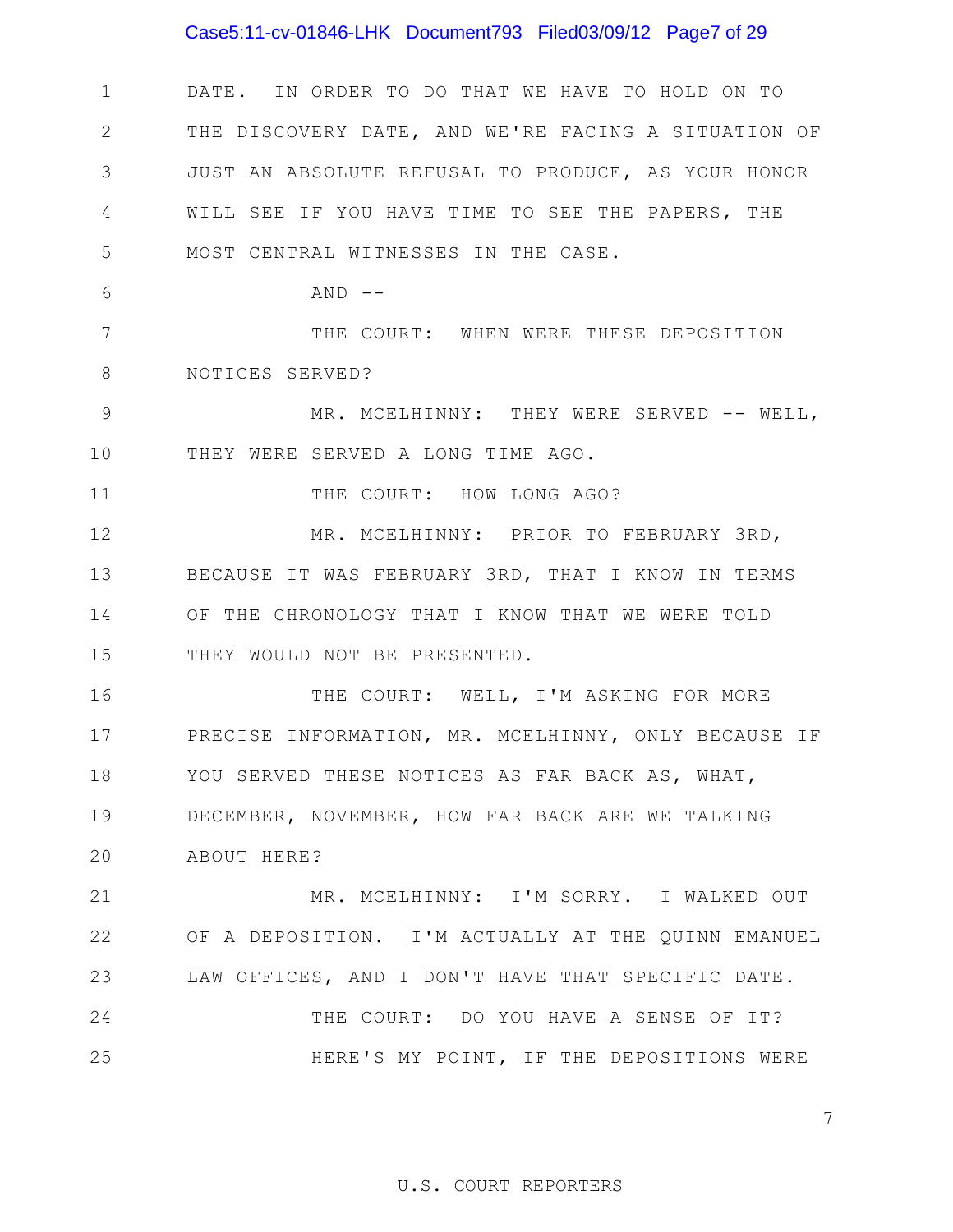## Case5:11-cv-01846-LHK Document793 Filed03/09/12 Page8 of 29

1 2 3 4 NOTICED MONTHS AND MONTHS AND MONTHS AGO, SO FAR AGO, PERHAPS, THAT YOU CAN'T RECALL EXACTLY WHEN, WHY WASN'T THIS ISSUE JOINED WEEKS AGO IF NOT MONTHS AGO?

5 6 7 8 9 10 11 12 MR. MCELHINNY: AND, AGAIN, A FAIR QUESTION. BUT THE REASON FOR THAT WAS BECAUSE THE MEET AND CONFER REQUIREMENTS THAT THE COURT HAS PUT US -- IN OTHER WORDS, THEY SERVED US A LETTER. WE MET AND CONFERRED AT A LOWER LEVEL. WE FINALLY GOT THIS AT A LEAD COUNSEL MEET AND CONFER WITH MR. VERHOEVEN AND MYSELF. WE SAT DOWN AND TRIED TO RESOLVE HOW TO DO THIS.

13 14 15 16 17 18 19 AND WE AGREED, WE, MORRISON, AGREED TO SERVE THEM WITH A LETTER SETTING OUT IN GREAT DETAIL, AND, IN FACT, THE DOCUMENTS THAT CALLED THESE PEOPLE'S NAMES OUT AND WHY THEY WERE REQUIRED. WE SENT THEM A 13-PAGE LETTER. AND WE THEN HAD ANOTHER MEET AND CONFER MEETING IN ORDER TO DISCUSS THAT LETTER. WE HAD THAT ON THE 14TH.

20 21 22 23 24 25 AND WHEN THEY SAID, YOU KNOW, THEY WERE NOT GOING TO DO IT, WE FILED THIS MOTION. BUT, JUDGE, IF YOU READ THEIR PAPERS, THEIR POSITION IS THAT THE MEET AND CONFER PROCESS IS NOT OVER YET. THEIR POSITION IS THAT WE HAVE NOT EVEN MET AND CONFERRED WITH THEM EVEN IN GOOD FAITH.

## U.S. COURT REPORTERS

8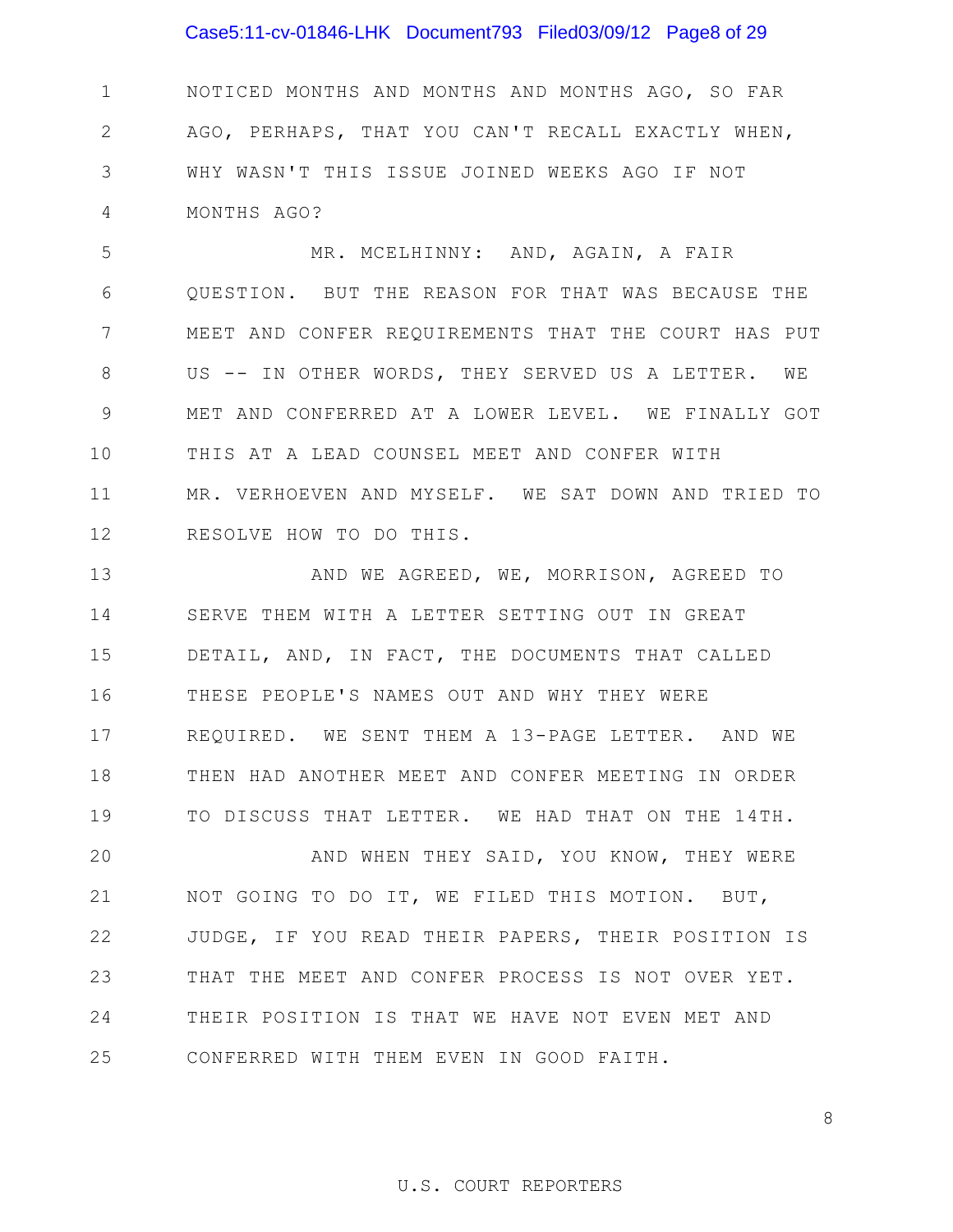## Case5:11-cv-01846-LHK Document793 Filed03/09/12 Page9 of 29

1 2 3 4 5 6 BUT WE'RE TRAPPED IN THIS CYCLE OF HAVING TO DECIDE WHEN WE HAVE MET AND CONFERRED SUFFICIENTLY SO THAT THAT WON'T BE THE RESULT. I MEAN, IF WE DON'T GO THROUGH THE WHOLE MOTION PROCESS AND FIND THAT YOUR HONOR DISAGREES WITH THAT.

7 8 9 10 11 12 13 14 THE COURT: WELL, BUT THE PROBLEM THAT YOU'RE DESCRIBING, MR. MCELHINNY, IS, AGAIN, THE CONSTRAINTS IMPOSED BY THE LEAD COUNSEL ON THE MEET AND CONFER REQUIREMENTS, I DON'T KNOW HOW MANY TIMES I HAVE SAID THIS IN HEARINGS IN THIS CASE, WHY HAVE YOU ALL NOT ATTEMPTED TO SEEK RELIEF FROM JUDGE KOH ON THIS, SIR? SHE IMPOSED THE ORDER, SIR.

15 16 17 18 19 20 21 I HAVE RAISED THE POSSIBILITY OF SEEKING RELIEF FROM HER HALF A DOZEN TIMES. AND YET OVER AND OVER AGAIN WHEN EXPEDITED RELIEF IS REQUESTED I'M TOLD ABOUT THE PAIN AND SUFFERING IMPOSED BY JUDGE KOH'S REQUIREMENTS, AND ALL OF WHICH MAY BE LEGITIMATE, AND YET THAT'S THE ORDER OF THE PRESIDING JUDGE.

22 23 24 25 MR. MCELHINNY: I'M SORRY, YOUR HONOR. I WAS NOT CLEAR ABOUT IT. I'M NOT TALKING ABOUT THE SCHEDULING REQUIREMENT. I'M NOT TALKING ABOUT THE MEET AND CONFER REQUIREMENT.

## 9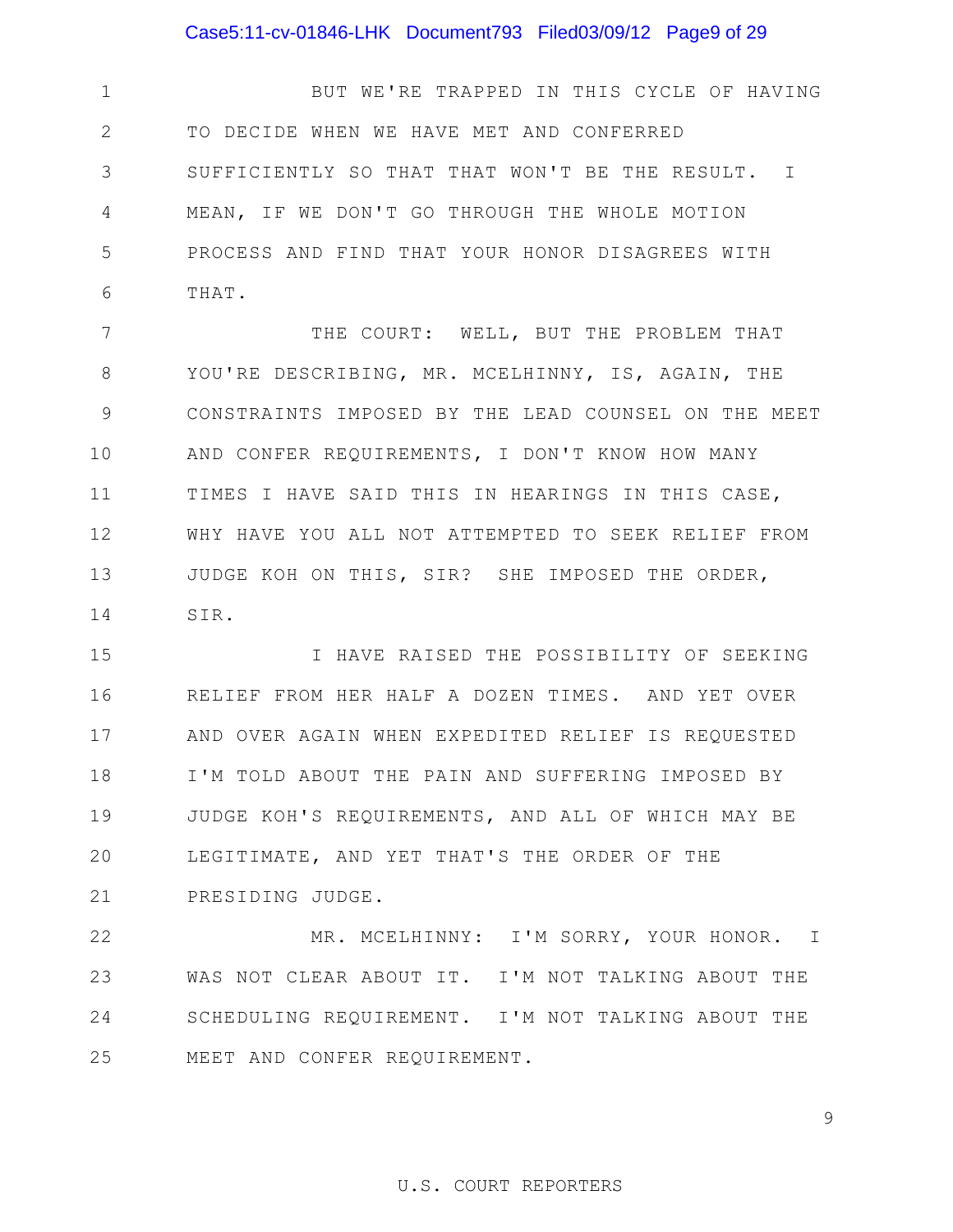## Case5:11-cv-01846-LHK Document793 Filed03/09/12 Page10 of 29

1 2 3 4 5 6 I'M TALKING ABOUT THE FACT THAT WE HAVE LOST EITHER TWO OR THREE MOTIONS IN FRONT OF YOUR HONOR BECAUSE AFTER WE THOUGHT WE HAD MET AND CONFERRED AND AFTER IT WAS BRIEFED, YOUR HONOR DETERMINED THAT WE HAD NOT SUFFICIENTLY MET AND CONFERRED.

7 8 9 10 SO IN THIS -- THAT'S WHAT I'M TALKING ABOUT HERE. WE DID NOT WANT TO COME IN FRONT OF YOUR HONOR WITH A PROCESS THAT YOUR HONOR WOULD THINK HAD BEEN INSUFFICIENT.

11 12 13 SO THIS PROCESS, AS I SAY, MR. VERHOEVEN AND I HAVE MET IN PERSON ON THIS TWICE, AND WE EXCHANGED 13-PAGE LETTERS ON THIS.

14 15 16 THE PROCESS WE HAVE BEEN THOROUGH, BUT THAT PROCESS TOOK THE TIME FROM FEBRUARY 3RD, UNTIL OUR LAST MEET AND CONFER, WHICH WAS FEBRUARY 14TH.

17 18 19 20 21 THE COURT: AND DOESN'T THAT SUGGEST, MR. MCELHINNY, THAT IF THIS LENGTHY PROCESS HAD BEEN INITIATED WEEKS AGO, RATHER THAN, SAY, ON FEBRUARY 3RD, YOU MIGHT NOT FACE THE TIME CONSTRAINT YOU FACE RIGHT NOW?

22 23 24 MR. MCELHINNY: IN FAIRNESS, YOUR HONOR, WE WERE TOLD ON FEBRUARY 3RD, THAT THESE WITNESSES WOULD NOT BE PRESENTED.

25

THE COURT: AND, AGAIN, IF YOU SERVE THE

10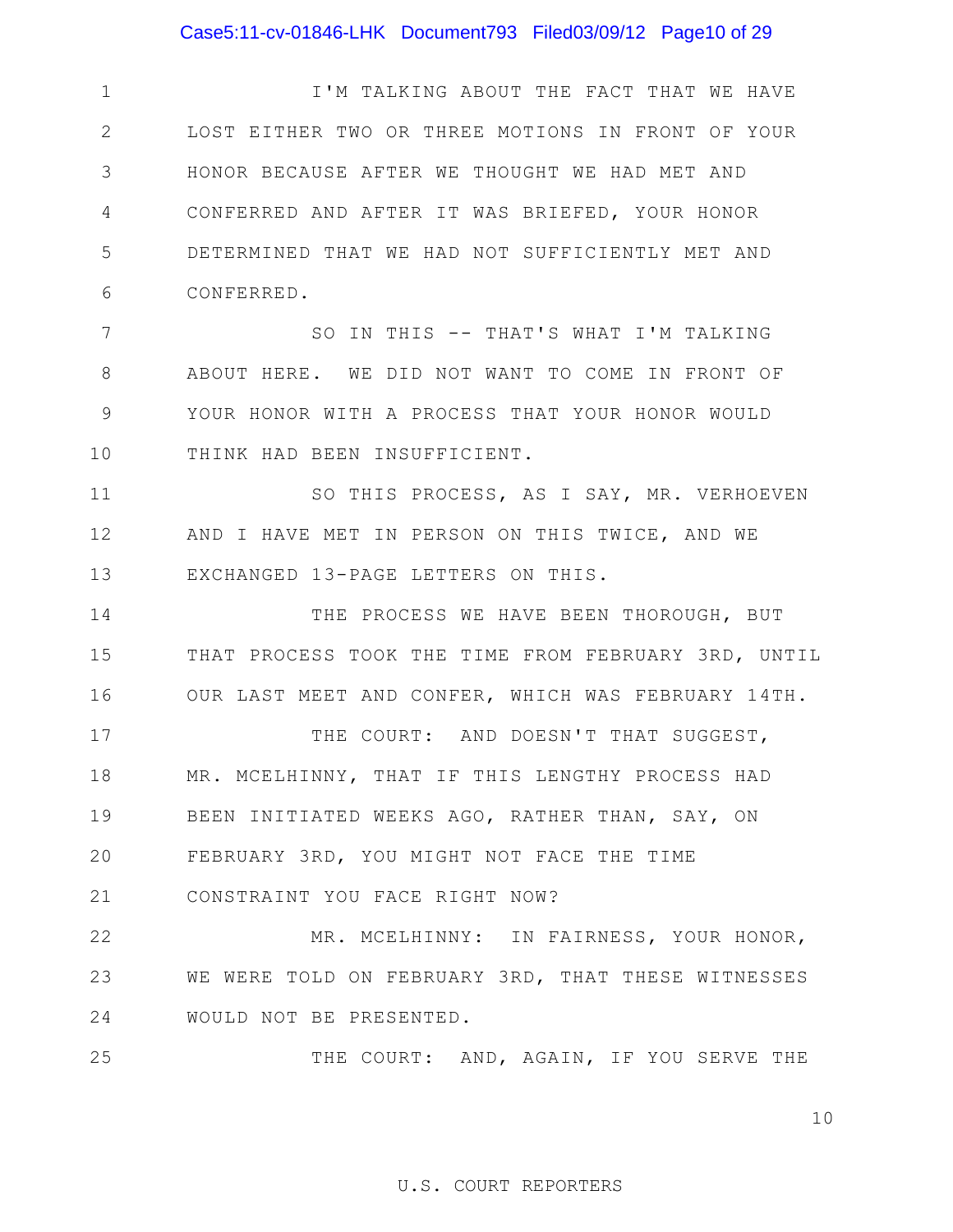## Case5:11-cv-01846-LHK Document793 Filed03/09/12 Page11 of 29

1 2 3 4 5 6 NOTICES AS FAR BACK AS LAST YEAR, NOVEMBER I'M GUESSING, PERHAPS, I DON'T HAVE THE INFORMATION IN FRONT OF ME, WOULDN'T YOU HAVE GOTTEN THAT INFORMATION SOONER OR MORE QUICKLY IF YOU HAD ENGAGED AND SIMPLY ASKED SAMSUNG, ARE YOU GOING TO TENDER THE WITNESS OR NOT?

7 8 9 10 11 MR. MCELHINNY: IN FAIRNESS, YOUR HONOR, THE ANSWER IS THAT WE DID THAT. WE GOT DATES FOR SOME. WE HAVE BEEN GETTING DATES ON A ROLLING BASIS. WE ESCALATED THIS, AND THAT'S WHY WE GOT A LETTER ON FEBRUARY 3RD.

12 13 14 15 16 WE HAVE BEEN PUSHING THIS CONSISTENTLY AGAINST THE POSITION THAT WE'RE NOT DOING ENOUGH MEETING AND CONFERRING, WE'RE NOT PROVIDING ENOUGH INFORMATION, WE HAVE TO TAKE LOWER LEVEL PEOPLE FIRST, WE HAVE TO TAKE 30(B)(6) DEPOSITIONS FIRST.

17 18 19 20 21 22 IT HAS BEEN A CONCERTED STALLING CAMPAIGN THAT WE HAVE TO FIGURE OUT WHAT IS THE RIGHT TIME THAT YOUR HONOR IS GOING TO AGREE THAT WE HAVE DONE ENOUGH PROCESS. AND, THAT IS, WE WERE NOT COMFORTABLE THAT THAT CAN BE FINISHED IN THE LAST MEET AND CONFER.

23 24 25 THE COURT: NOW, WHY -- LET'S ASSUME YOU'RE RIGHT ON ALL OF THOSE POINTS. WHY DON'T THE LOCAL RULES AND THEIR PROVISION FOR RELIEF AFTER

11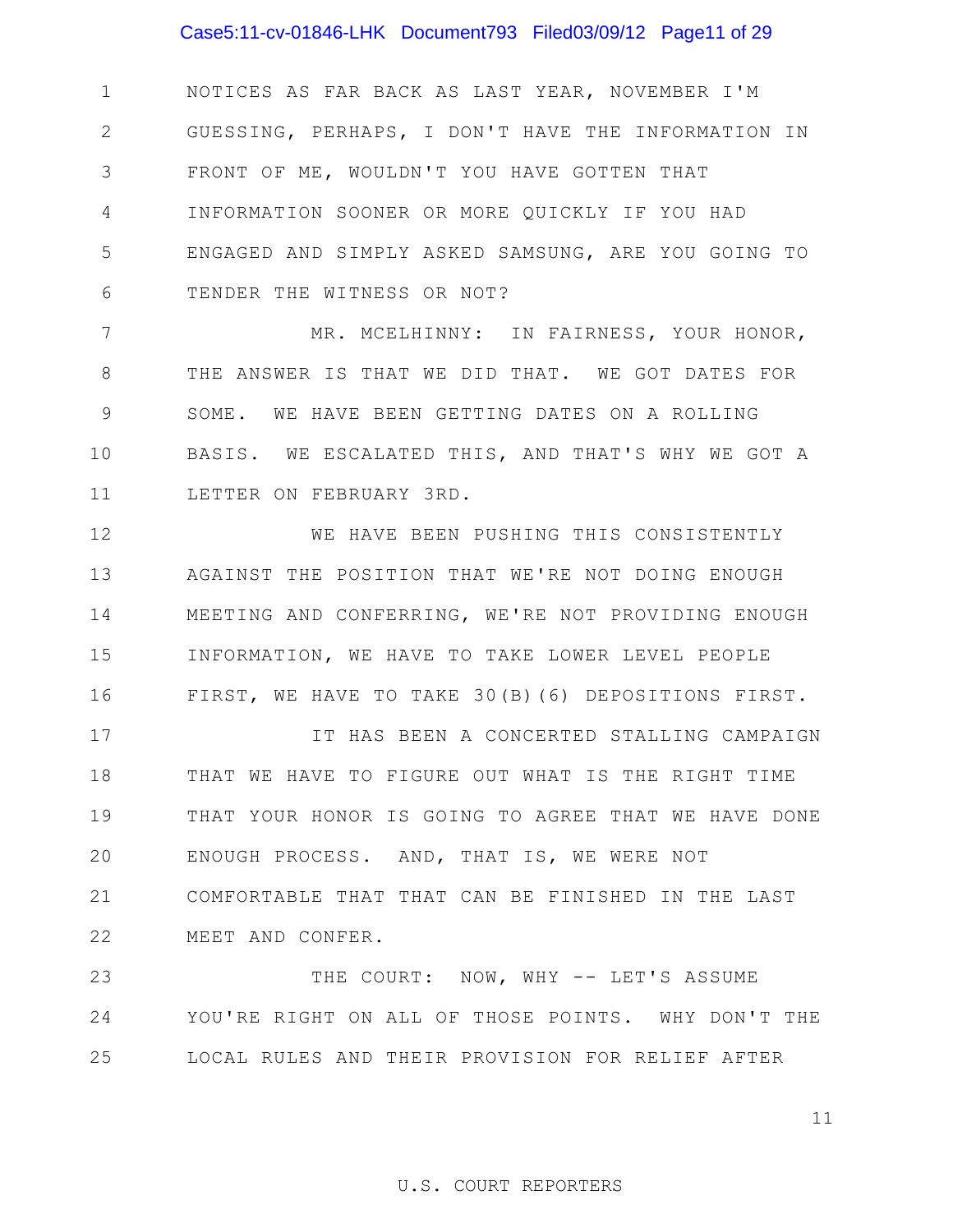## Case5:11-cv-01846-LHK Document793 Filed03/09/12 Page12 of 29

1 2 3 THE CLOSE OF FACT DISCOVERY MITIGATE THE PREJUDICE THAT YOU'RE POINTING TO JUSTIFY THIS EXPEDITED REQUEST?

4 5 6 7 8 9 MR. MCELHINNY: BECAUSE IN THE LAST TWO MEET AND CONFERS, THE ISSUE HAS STARTED TO COME UP FROM THE SAMSUNG SIDE ABOUT BECAUSE OF THE PROBLEMS WITH DISCOVERY AND DELAYS, IT'S CLEAR THAT THERE'S GOING TO HAVE TO BE A MOTION TO PUSH OUT DATES AND TO PUSH OUT TRIAL DATES.

10 11 12 13 14 15 16 17 18 19 AND THE ISSUE HERE THAT I'M VERY WORRIED ABOUT IS THAT IF WE GET POST-DISCOVERY RELIEF HERE, THAT THAT WILL TRIGGER THE AVALANCHE THAT BECAUSE THIS INFORMATION WAS SO CRITICAL, IT WILL MOVE THE DATES OF THE EXPERT REPORTS, IT'S PART FROM MY PERSPECTIVE, WHICH, YOUR HONOR, I UNDERSTAND YOU CAN'T SEE FULLY, BUT IT IS A VERY CALCULATED STRATEGY THAT I PREDICTED FOR JUDGE KOH THE SECOND TIME WE WERE HERE ABOUT UNDOING THE ORDER EXPEDITING THE TRIAL.

20 21 THE COURT: ALL RIGHT. MS. MAROULIS, DO YOU WANT TO SPEAK TO THIS?

22 23 24 25 FIRST OF ALL, WHERE IS MR. VERHOEVEN? MS. MAROULIS: YOUR HONOR, WE WERE NOT ABLE TO OBTAIN MR. VERHOEVEN QUICKLY ENOUGH FOR THIS CALL. I WILL RESPOND BRIEFLY, AND THAT IS, WE

12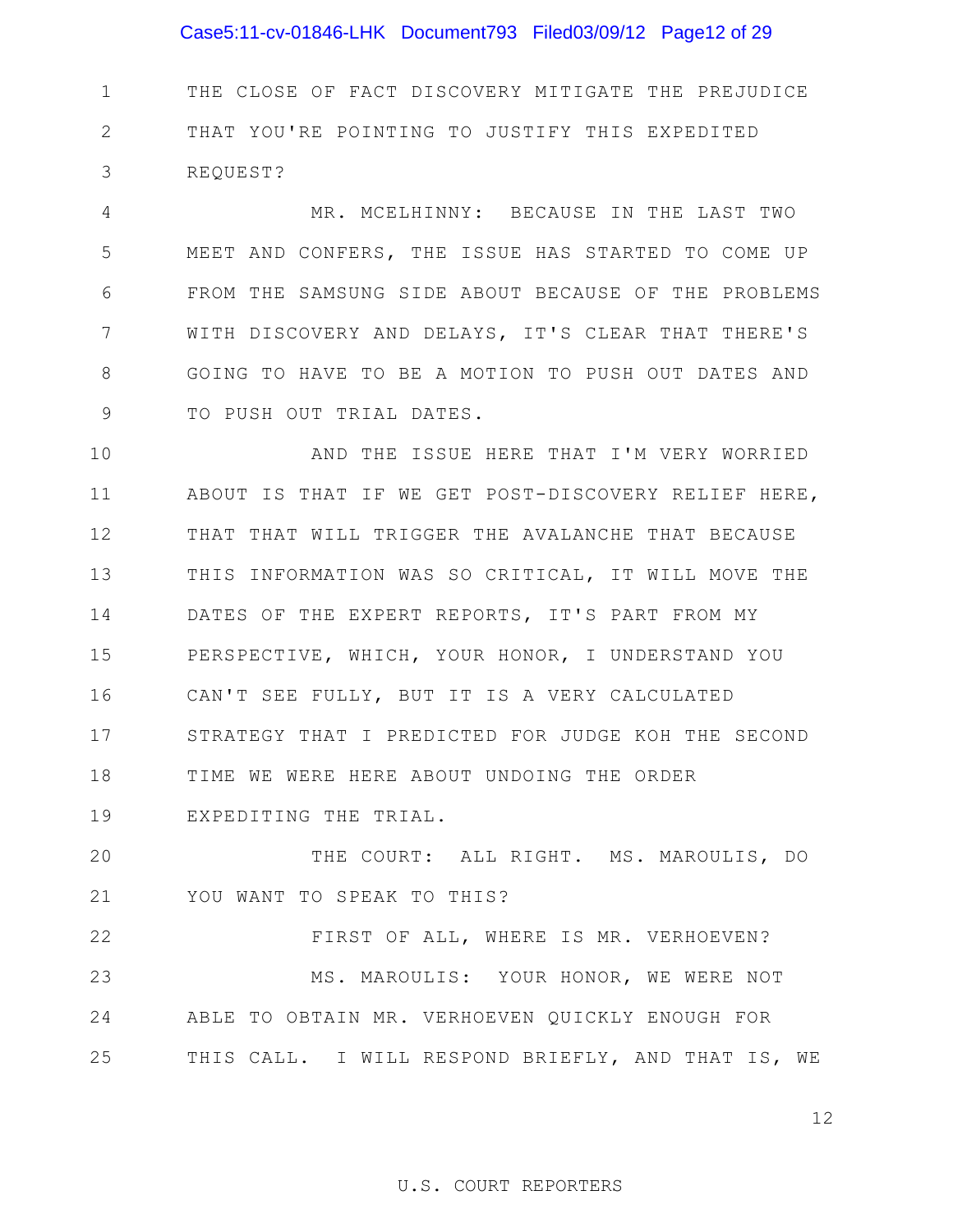## Case5:11-cv-01846-LHK Document793 Filed03/09/12 Page13 of 29

1 2 3 4 5 TOOK YOUR HONOR'S ORDER FROM THE LAST HEARING VERY SERIOUSLY. WE HAVE A LOT OF PROBLEMS WITH APPLE'S DISCOVERY. AND WE HAVE NOT FILED THOSE MOTIONS ON AN EXPEDITED SCHEDULE BECAUSE WE UNDERSTOOD THE COURT TO SAY WE HAVE TO WAIT IN LINE.

6 7 8 9 10 WE ARE PREPARING AND WE WILL BE FILING TODAY A MOTION FOR PROTECTIVE ORDER FOR THOSE WITNESSES AND WE HAVE PUT THEM ON A NORMAL SCHEDULE, AND WE SUBMIT THEY SHOULD BE HEARD TOGETHER, BOTH OUR MOTION AND THEIR MOTION.

11 12 13 14 15 THEY HAVE NOT BEEN ABLE TO JUSTIFY WHY THEY SHOULD IGNORE YOUR HONOR'S ADMONITIONS, WHICH WE HAVE TAKEN SERIOUSLY AND HAVE NOT BROUGHT A WHOLE NEW WRATH OF OTHER DISPUTES BEFORE THE COURT ON THE SHORTENED SCHEDULE.

16 17 18 WE DISAGREE WITH COUNSEL'S CHARACTERIZATION ABOUT STALLING. THAT'S NOT THE CASE AT ALL.

19 20 21 22 23 24 25 APPLE HAS SERVED MORE THAN 80 DEPOSITIONS ON US IN THE LAST MONTH AND A HALF. I DON'T HAVE THE EXACT NUMBERS HERE WITH ME, BUT WE HAVE BEEN DOING WHAT EVERYONE DILIGENTLY COULD. WE HAVE A LARGE NUMBER OF ATTORNEYS IN KOREA HERE, AND WE HAVE DONE EVERYTHING WE CAN TO EXPEDITE ALL OF THE DEPOSITION SCHEDULES AND PROCESSING. THIS IS AN

13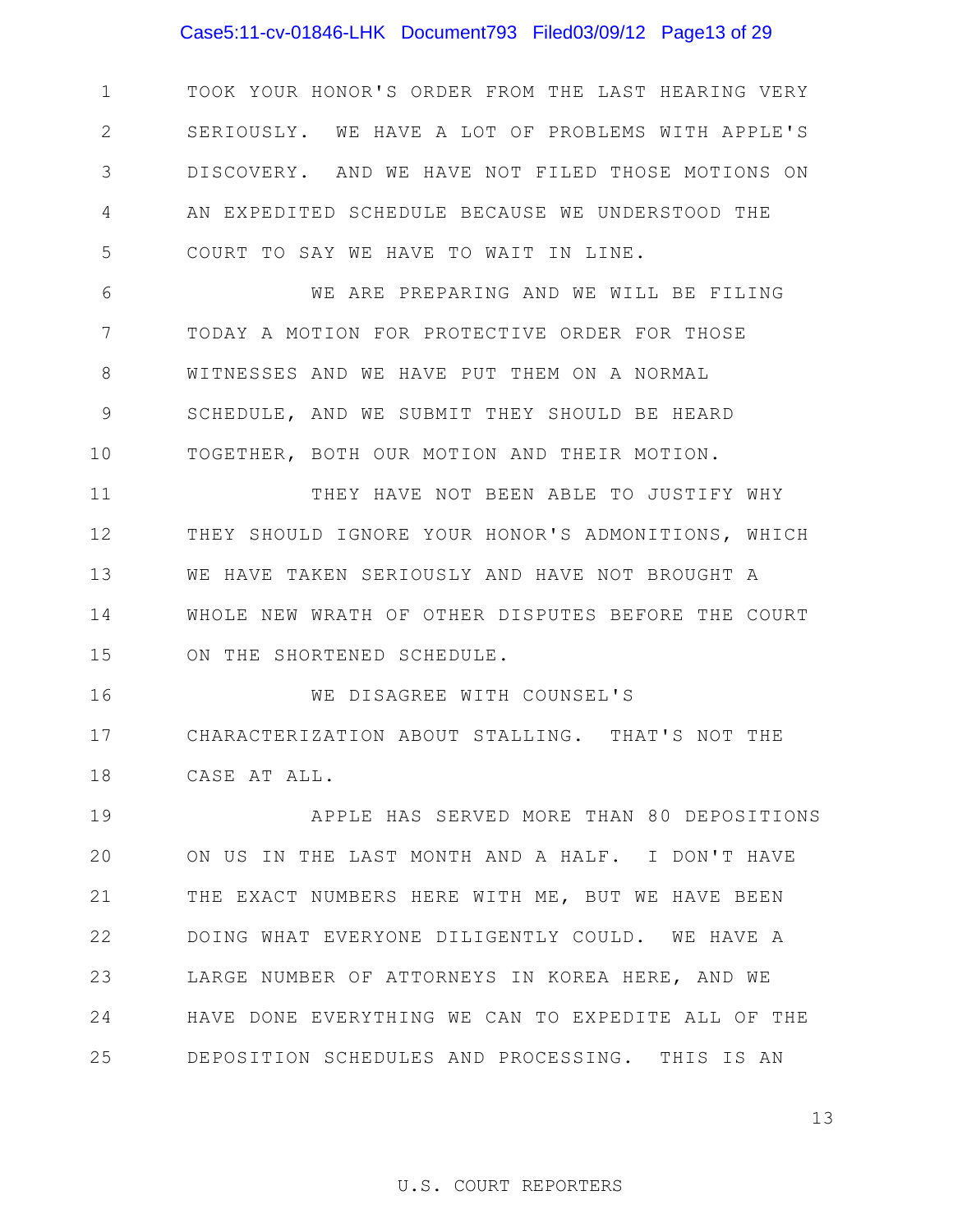## Case5:11-cv-01846-LHK Document793 Filed03/09/12 Page14 of 29

1 2 3 4 5 6 7 8 9 10 11 12 13 14 15 16 17 18 19 20 21 22 23 24 25 IN BETWEEN DECEMBER 6TH, 2011, THROUGH AS LATE AS IMPORTANT APEX ISSUE, AND WE SHOULD ALSO NOT BE FORCED TO GIVE UP OUR RIGHTS AND DO THAT. THE COURT: WHEN DID YOU FIRST EXPLAIN TO APPLE THAT YOU WOULD NOT BE TENDERING ANY OF THESE 14 WITNESSES? MS. MAROULIS: WHEN DID WE TELL THEM? I UNDERSTOOD THAT WE TOLD THEM ON FEBRUARY 3RD, AS TO MOST OF THEM, AND THEN I BELIEVE IN JANUARY THERE WERE 12 OF THEM THAT THEY -- THE COURT: I CAN'T UNDERSTAND YOU, MS. MAROULIS AND THE TRANSCRIPT IS GOING TO BE TERRIBLY MUDDLED. AND I CAN'T UNDERSTAND. SO UNFORTUNATELY YOUR CONNECTION IS PREVENTING THIS. MS. KASSABIAN: YOUR HONOR? THE COURT: YES, MA'AM. GO AHEAD. WHO IS SPEAKING? MS. KASSABIAN: SORRY FOR THE INTERRUPTION. THIS IS RACHEL KASSABIAN. IS MY CONNECTION OKAY. THE COURT: YES, IT'S FINE, MS. KASSABIAN. GO AHEAD. MS. KASSABIAN: SO I JUST WANTED TO POINT OUT A FEW FACTS. WE RECEIVED DEPOSITION NOTICES FROM APPLE ON THESE APEX WITNESSES HAVE STRADDLED

14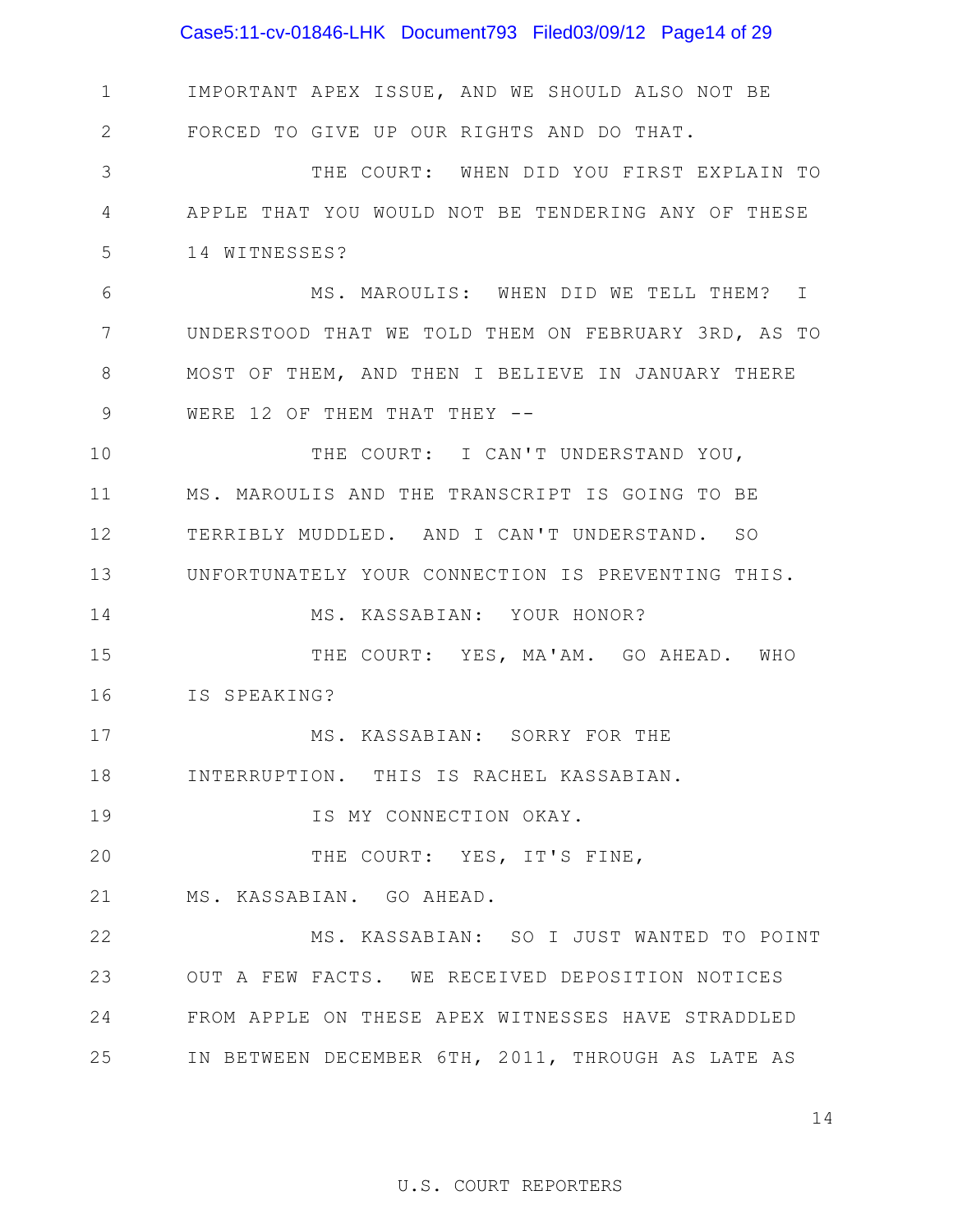Case5:11-cv-01846-LHK Document793 Filed03/09/12 Page15 of 29

1 JANUARY 28TH, 2012.

2 3 4 5 ON THE EARLIER NOTICES, YOUR HONOR, WE AGREE THAT IF THIS WAS SUCH A PRESSING ISSUE FOR APPLE, THEY SHOULD HAVE ESCALATED THIS ISSUE MANY, MANY, MANY WEEKS AGO, NOT ON FEBRUARY 16TH.

6 7 AND AS TO THE LATER NOTICED DEPOSITIONS, YOU KNOW, THOSE APPEAR TO BE, YOU KNOW, UNTIMELY.

8 9 IF THIS WAS SUCH AN IMPORTANT ISSUE, THEY SHOULD HAVE SERVED THOSE SOONER.

10 11 12 13 14 AS FAR AS WHEN DID SAMSUNG RAISE THESE OBJECTIONS, AS I MENTIONED IN MY DECLARATION FILED YESTERDAY, THIS WAS FIRST DISCUSSED ON JANUARY 5TH, THE ISSUES WAS RAISED AT ONE OF THE LEAD COUNSEL'S MEET AND CONFER --

15 16 17 18 THE COURT: I'M SORRY FOR INTERRUPTING YOU, MS. KASSABIAN, BUT DID MR. VERHOEVEN EXPLAIN ON JANUARY 5TH, OR THEREABOUTS, THAT THESE WITNESSES WOULD NOT BE APPEARING FOR DEPOSITION?

19 20 21 22 23 24 MS. KASSABIAN: WELL, AS OF JANUARY 5TH, NOT ALL OF THOSE NOTICES HAD EVEN BEEN SERVED BUT ON THAT DATE I WAS THERE AND I DO RECALL THAT WE RAISED THE ISSUE, HEY, SOME OF THESE DEPOSITIONS ARE GOING TO BE APEX AND WE ARE GOING TO HAVE OBJECTIONS.

25 ON JANUARY 13TH, WE SENT A LETTER TO

15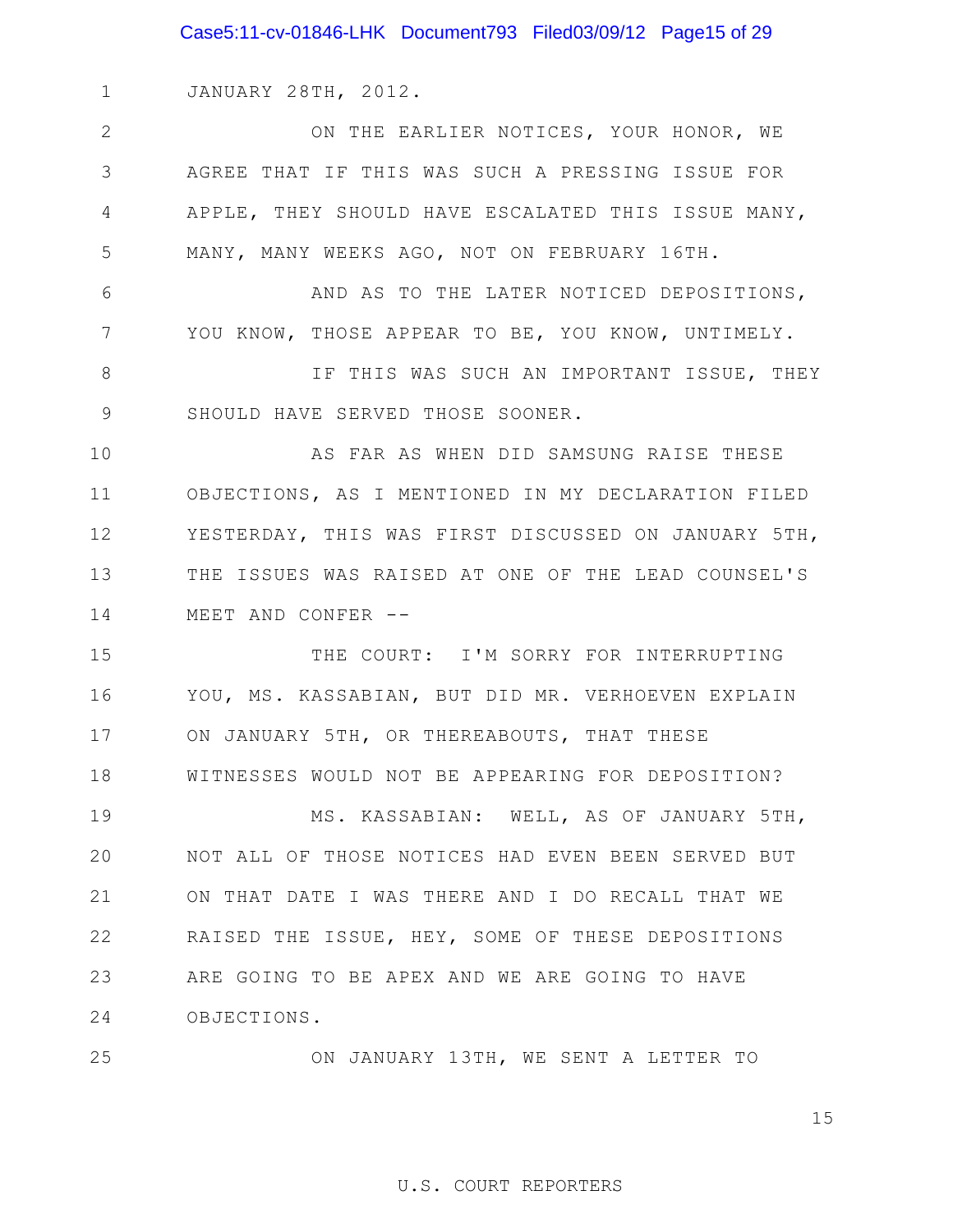## Case5:11-cv-01846-LHK Document793 Filed03/09/12 Page16 of 29

1 2 3 4 APPLE REGARDING ONE OF THE EARLIEST NOTICED APEX DEPOSITIONS AND THAT WAS AN SPA CHIEF EXECUTIVE OFFICER DALE SOHN, AND WE SENT THAT LETTER ON JANUARY 13TH.

5 6 APPLE DID NOT RESPOND FOR THREE WEEKS UNTIL FEBRUARY 9TH, TO THAT LETTER.

7 8 9 10 11 SO THE ADDITIONAL APEX DEPOSITION NOTICES HAD TRICKLED IN, AS I SAID, IN MID- TO LATE JANUARY AND THOSE -- WE FORMALLY RESPONDED IN WRITING TO THOSE ON FEBRUARY 3RD, I BELIEVE, THAT IS THE DATE THAT OUR LETTER WENT OUT.

12 13 AND, AGAIN, IT'S NOW FEBRUARY, YOU KNOW, 16TH, 17TH.

14 15 16 SO WE AGREE WITH YOUR HONOR THAT THE PARTIES SHOULD GET IN LINE ON THIS ONE. WE DON'T THINK THAT CAUSE HAS BEEN SHOWN TO SHORTEN TIME.

17 18 19 20 21 22 THE COURT: I TAKE IT THAT IF I WERE TO ULTIMATELY GRANT APPLE'S MOTION AND ORDER THE DEPOSITIONS OF ALL 14 OF THESE INDIVIDUALS, SAMSUNG WOULD HAVE NO OBJECTIONS IF THOSE DEPOSITIONS COULD ONLY BE TAKEN AFTER THE CURRENT DEADLINE FOR FACT DISCOVERY.

23 24 25 MS. KASSABIAN: YOUR HONOR, I DON'T THINK THAT WE WILL -- WE WILL FOLLOW WHATEVER ORDER YOUR HONOR ISSUES.

16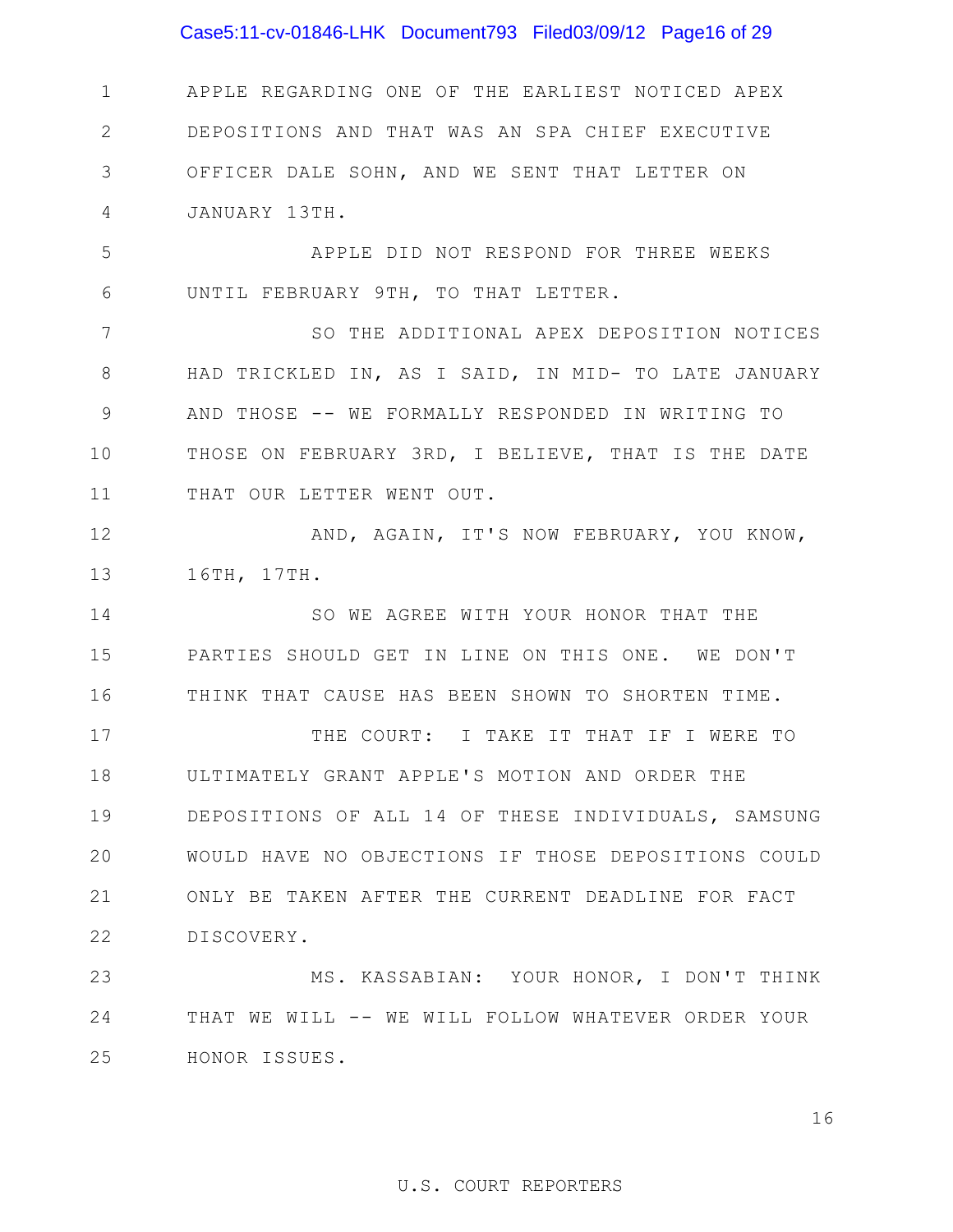## Case5:11-cv-01846-LHK Document793 Filed03/09/12 Page17 of 29

1 2 3 4 5 6 7 8 9 10 11 12 13 14 15 16 17 18 19 20 21 22 23 24 25 THE COURT: WELL, I HOPE THAT'S TRUE. BUT LET ME ASK YOU, WHAT IS YOUR POSITION IF I'M NOT ABLE TO AFFORD RELIEF AS REQUESTED BY APPLE UNTIL AFTER THE CLOSE OF FACT DISCOVERY? WILL THERE BE ANY OBJECTION TO THOSE DEPOSITIONS GOING FORWARD, EVEN THOUGH THEY'RE AFTER THAT DATE? MS. MAROULIS: VICTORIA MAROULIS. IF YOUR HONOR GRANTS, WE WILL RESPECTFULLY PROVIDE THE WITNESSES AFTER THE CUT OFF. THE COURT: ALL RIGHT. MS. KASSABIAN, I'M GOING TO ADDRESS THIS TO YOU ONLY BECAUSE I'M HAVING TROUBLE WITH MS. MAROULIS'S CONNECTION. IS IT REALLY SAMSUNG'S VIEW THAT 14 SEPARATE WITNESSES ALL QUALIFY AS APEX WITNESSES? IT'S DIFFICULT TO SQUARE WITH MY UNDERSTANDING OF WHAT AN APEX IS. MS. KASSABIAN: I UNDERSTAND YOUR CONCERN, YOUR HONOR, AND IT IS. WE INITIALLY IDENTIFIED MORE WITNESSES THAT APPEARED TO FALL WITHIN THE APEX CATEGORY, AND WE HAVE SINCE BEEN DROPPING OUR APEX OBJECTIONS TO AS MANY OF THESE PEOPLE AS WE CAN. THE COURT: WHAT IS YOUR VIEW OF WHAT AN APEX IS? I'M CURIOUS.

17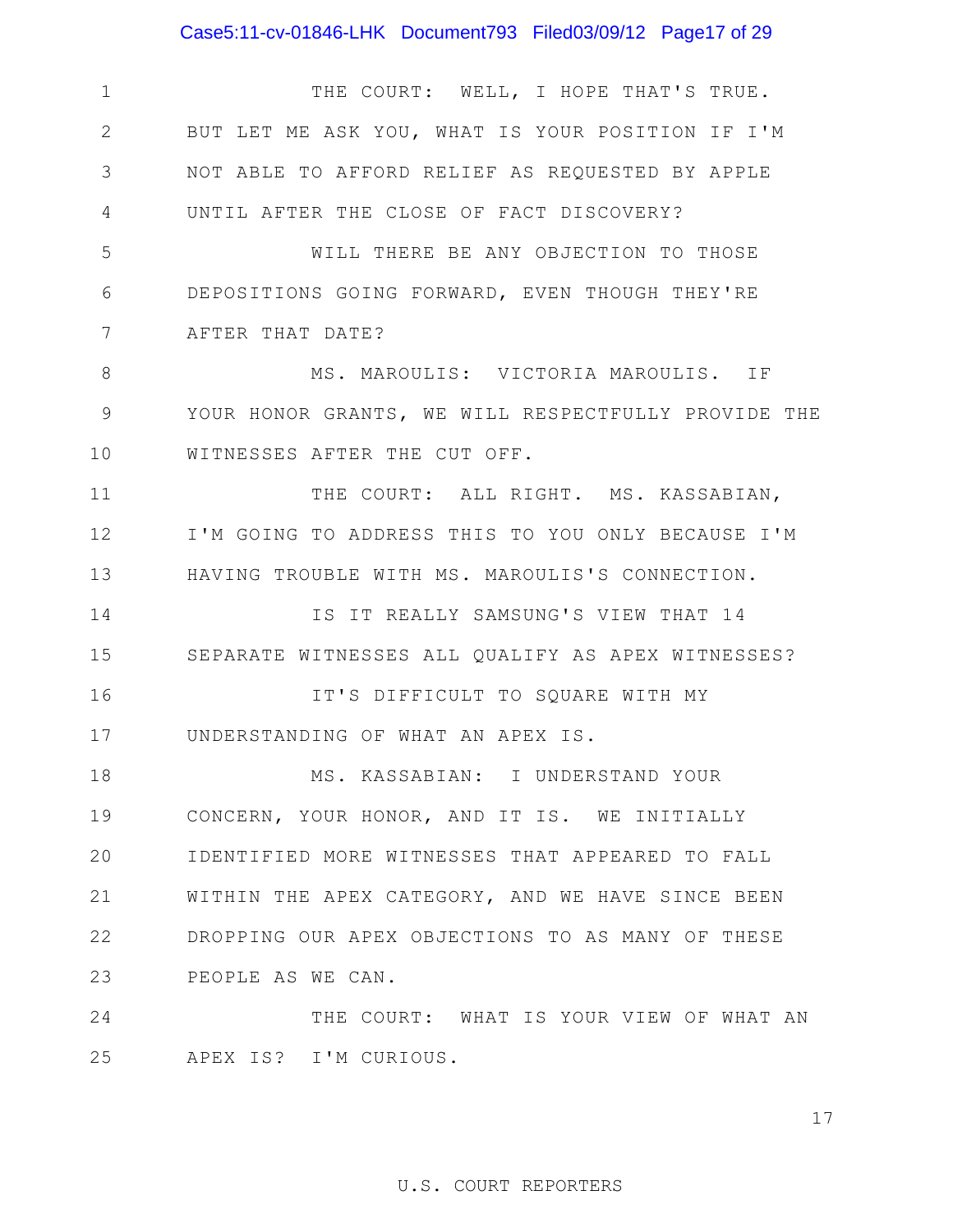## Case5:11-cv-01846-LHK Document793 Filed03/09/12 Page18 of 29

1 2 3 4 MS. KASSABIAN: WELL, YOUR HONOR, UNDER THE CASE LAW APEX MOTIONS HAVE BEEN GRANTED FOR VICE PRESIDENT TITLE AND HIGHER. I DON'T THINK THE TITLE IS ANY SORT OF A MAGIC --

5 6 7 THE COURT: THAT WOULD ENCOMPASS, PERHAPS, DOZENS AND DOZENS AND HUNDREDS OF PEOPLE AT SAMSUNG, WOULDN'T IT?

8 9 10 11 12 13 14 15 16 MS. KASSABIAN: ABSOLUTELY. YOUR HONOR, THE COMPANY HAS 190,000 EMPLOYEES. WE DID NOT CONTROL WHO APPLE CHOSE TO NOTICE, BUT TRUTH BE TOLD, THEY HAD NOTICED -- ABOUT ONE IN FIVE OF THEIR DEPOSITION NOTICES HAVE BEEN DIRECTED TO VARIOUS SENIOR LEVEL PERSONNEL. THEY ARE DEPOSING MANY VP'S AND THEY ARE DEPOSING EVP'S AND SVP'S AS WELL. WE ARE NOT OBJECTING TO EVERY SINGLE DEPOSITION NOTICE THAT WENT TO A VP OR HIGHER.

17 18 19 20 WHAT WE ARE OBJECTING TO ARE NOTICES GOING TO VERY, VERY SENIOR PERSONNEL WHERE THERE IS LITTLE OR NO CONNECTION BETWEEN THAT PERSON AND THIS CASE.

21 22 23 24 25 AND, YOUR HONOR, I THINK WHEN WE OPPOSED THIS MOTION, I THINK YOU'LL SEE THAT IN TRUE FORM. WE DON'T HAVE THOSE OPPOSITION PAPERS TOGETHER RIGHT NOW TO PRESENT THEM TO YOU ORALLY, BUT WE'RE TALKING ABOUT EXECUTIVES WITH HUNDREDS AND TENS OF

18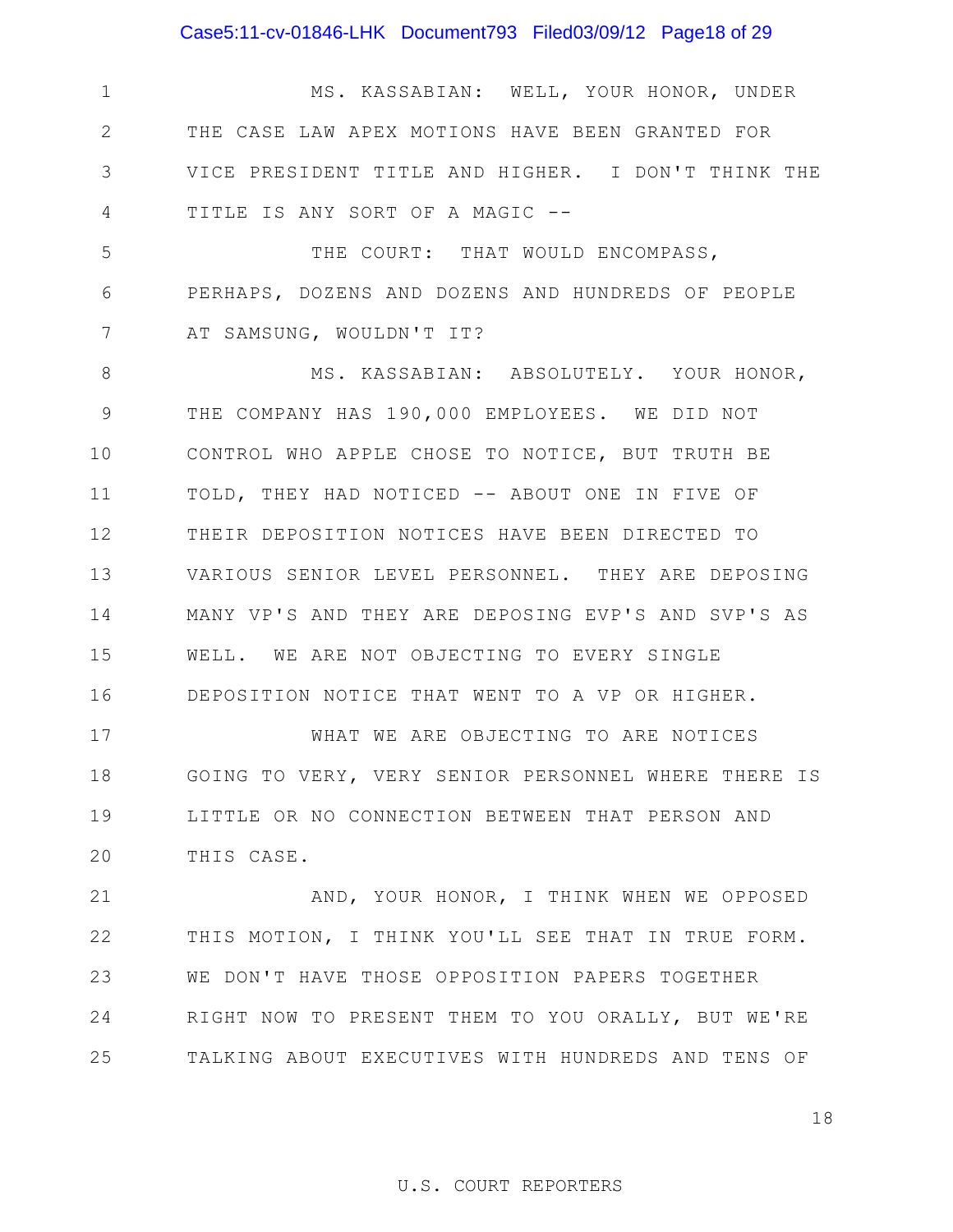## Case5:11-cv-01846-LHK Document793 Filed03/09/12 Page19 of 29

1 2 THOUSANDS OF EMPLOYEES BELOW THEM WHO ARE FAR MORE SUITABLE DEPOSITION CANDIDATES.

3 4 5 6 THE COURT: I'M CURIOUS, AFTER APPLE REQUESTED A MEET AND CONFER AMONG LEAD COUNSEL ON THIS ISSUE, HOW LONG -- HOW MANY DAYS DID IT TAKE MR. VERHOEVEN TO MAKE HIMSELF AVAILABLE?

7 8 9 MS. KASSABIAN: THAT -- I BELIEVE THAT THEIR FEBRUARY 9TH LETTER MADE THAT REQUEST, AND WE ALL GOT TOGETHER ON FEBRUARY 14TH.

10 11 12 THE COURT: SO FEBRUARY 9TH, WAS THE FIRST TIME THAT COUNSEL REQUESTED A LEAD COUNSEL MEET AND CONFER ON THESE 14?

13 14 15 MS. KASSABIAN: THAT'S MY RECOLLECTION, BUT I WOULD HAVE TO CHECK ALL OF THE CORRESPONDENCE TO CONFIRM THAT.

16 17 THE COURT: ALL RIGHT. MR. MCELHINNY, DO YOU WISH TO RESPOND TO ANY OF THESE POINTS?

18 19 20 MR. MCELHINNY: JUST BRIEFLY TWO THINGS. THE MOST IMPORTANT, YOUR HONOR, I APPRECIATE YOU ASKING ABOUT A REPRESENTATION ABOUT MAKING

21 WITNESSES AVAILABLE.

22 23 24 25 THE REPRESENTATION THAT WOULD BE MOST HELPFUL TO US WOULD BE A REPRESENTATION THAT THEY WON'T RELY ON THE POST-DISCOVERY, DISCOVERY TO MOVE FOR CONTINUATIONS THE OTHER DATES IN THE TRIAL.

19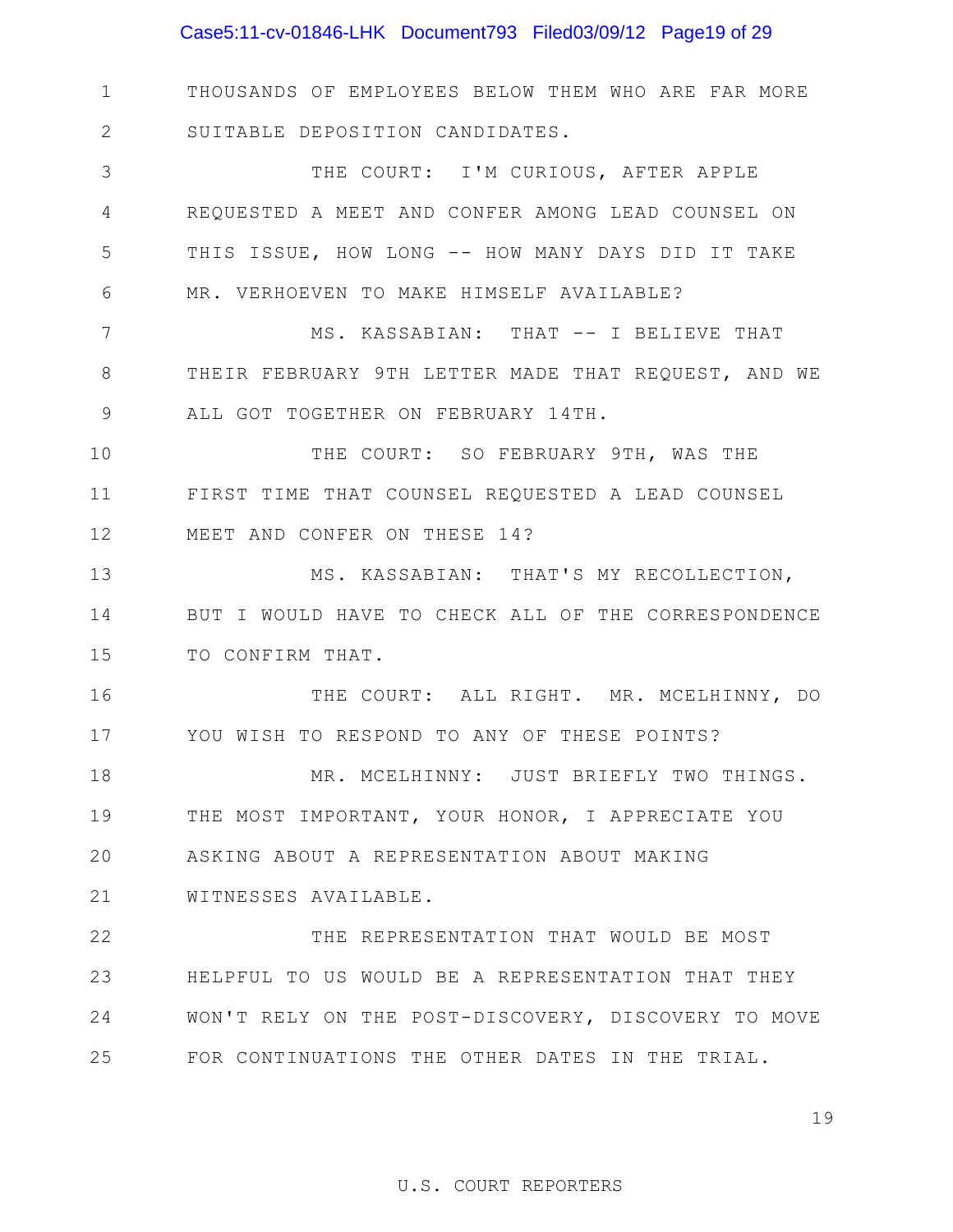Case5:11-cv-01846-LHK Document793 Filed03/09/12 Page20 of 29

1 2 3 4 5 6 7 8 9 10 11 12 13 14 15 16 17 18 19 20 21 22 23 24 25 BUT ON THE MERITS OF THIS, IN THE WAY THAT SAMSUNG WAS RESPONDING WAS THAT THEY WERE GIVING US ROLLING DATES FOR DEPOSITIONS. AND WHEN WE SAID GIVE US ALL OF THE DATES, THEY SAID WE'RE GOING TO GIVE THEM TO YOU ON A ROLLING BASIS. THERE WILL BE OBJECTIONS LATER ON. WE HAD OUR FIRST MEET AND CONFER ON THIS AND AGREED TO A DATE BY WHICH ALL OF THE OBJECTIONS WOULD BE MADE CLEAR. WE GOT THAT ON FEBRUARY 3RD. MR. VERHOEVEN AND I -- MR. VERHOEVEN HAS BEEN AVAILABLE. SO WE MET AND CONFERRED SINCE FEBRUARY 3RD, TWICE. ACTUALLY MET AND CONFERRED THREE TIMES IN PERSON, BUT THIS HAS BEEN ON THE AGENDA TWICE. AT THE FIRST MEETING WE SAID THAT WE WILL GIVE YOU THE 13 PAGES. THE REASON WE'RE DEPOSING THESE PEOPLE IS BECAUSE THE DECISIONS TO MAKE THESE COPIES OF APPLE WERE MADE AT THIS LEVEL. WE HAVE WITNESS TESTIMONY THAT SAYS THAT THIS PERSON MADE THE DECISION. WE HAVE DOCUMENTS FROM THEM. WE LAID IT ALL OUT IN THE 13-PAGE DOCUMENT SO THAT WHEN WE MET ON THE 14TH THEY COULD MAKE A GO OR NO-GO DECISION. THEY JUST TOLD YOU, I JUST HEARD

20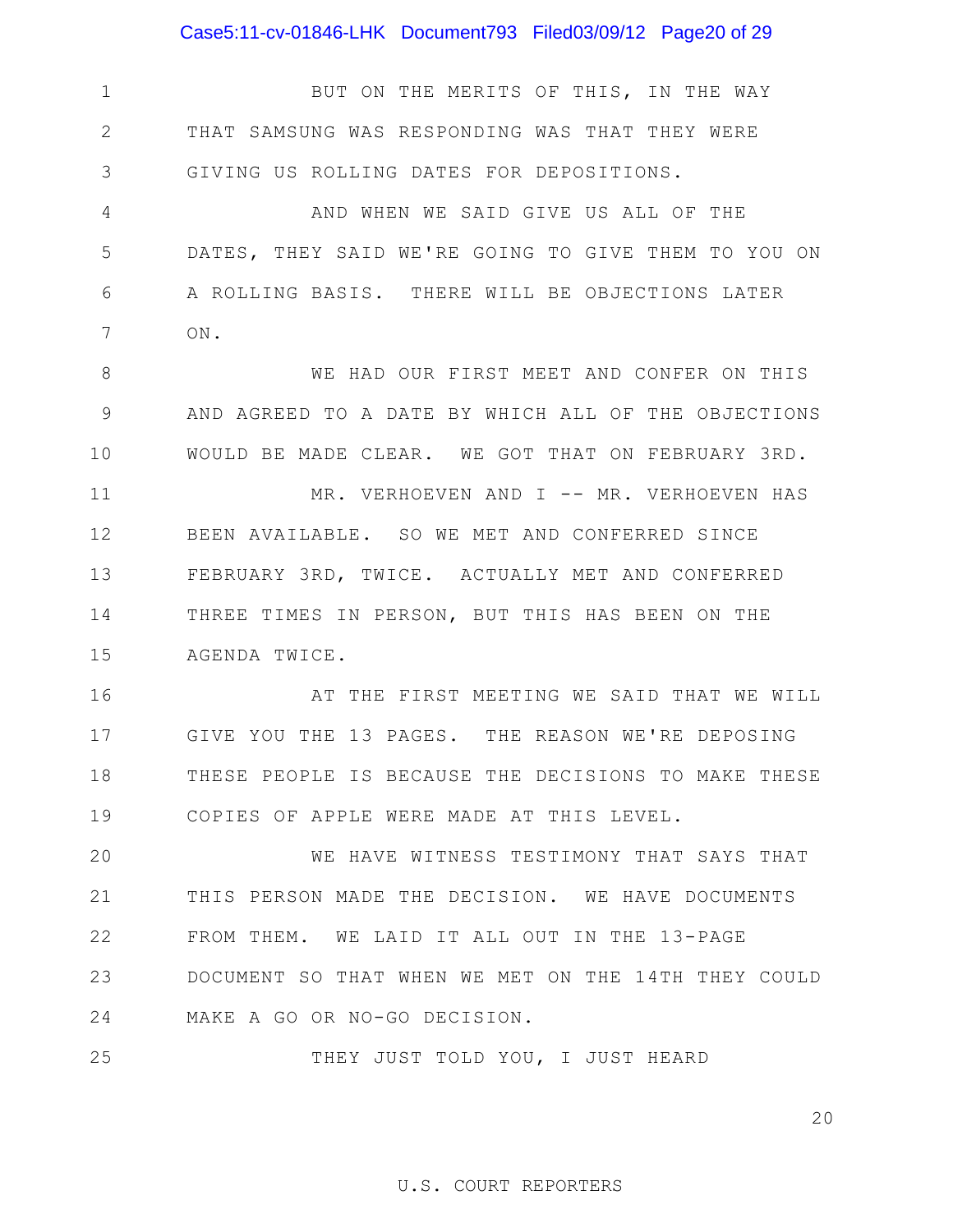## Case5:11-cv-01846-LHK Document793 Filed03/09/12 Page21 of 29

1 2 3 4 MS. MAROULIS, THAT THEY'RE FILING THEIR COUNTER-MOTION OR PROTECTIVE ORDER MOTION ON MONDAY. SO THEY HAVE ALL OF THE FACTS. THEY HAVE IT ALL LAID OUT. THEY'RE READY TO GO.

5 6 7 8 9 10 11 THE REAL ISSUE IS WHETHER OR NOT WE MET WHAT I KNEW WAS GOING TO BE A VERY, VERY HIGH BURDEN ON YOUR PART ON THE WILLINGNESS TO HEAR THIS MOTION ON AN EXPEDITED BASIS, AND WE THOUGHT IN GOOD FAITH THAT WE HAD A VERY STRONG ARGUMENT TO MAKE, AND WE HOPED THAT YOUR HONOR WOULD AGREE WITH THAT.

12 13 14 15 16 THE COURT: LET ME ASK YOU ALL, I'M LOOKING AT MY DOCKET RIGHT NOW AND I SEE ANY NUMBER OF MOTIONS ON TOP OF THE MANY MOTIONS THAT YOU ALREADY FILED REQUESTING RELIEF FROM THIS COURT ON DISCOVERY MATTERS.

17 18 I SEE, OF COURSE, APPLE'S MOTION TO COMPEL 14 ADDITIONAL DEPOSITIONS.

19 20 21 I ALSO SEE MOTIONS THAT HAVE BEEN FILED BY APPLE FOR SANCTIONS AND FEES AND COSTS AND SO FORTH.

22 23 24 25 SAMSUNG FOR ITS PART HAS MOTIONS ON MY DOCKET TO COMPEL, RESPONSES, AND EXPERT ACCESS TO INFORMATION PRODUCED UNDER THE PROTECTIVE ORDER, AND I SEE AN APPLE MOTION TO COMPEL TIMELY

21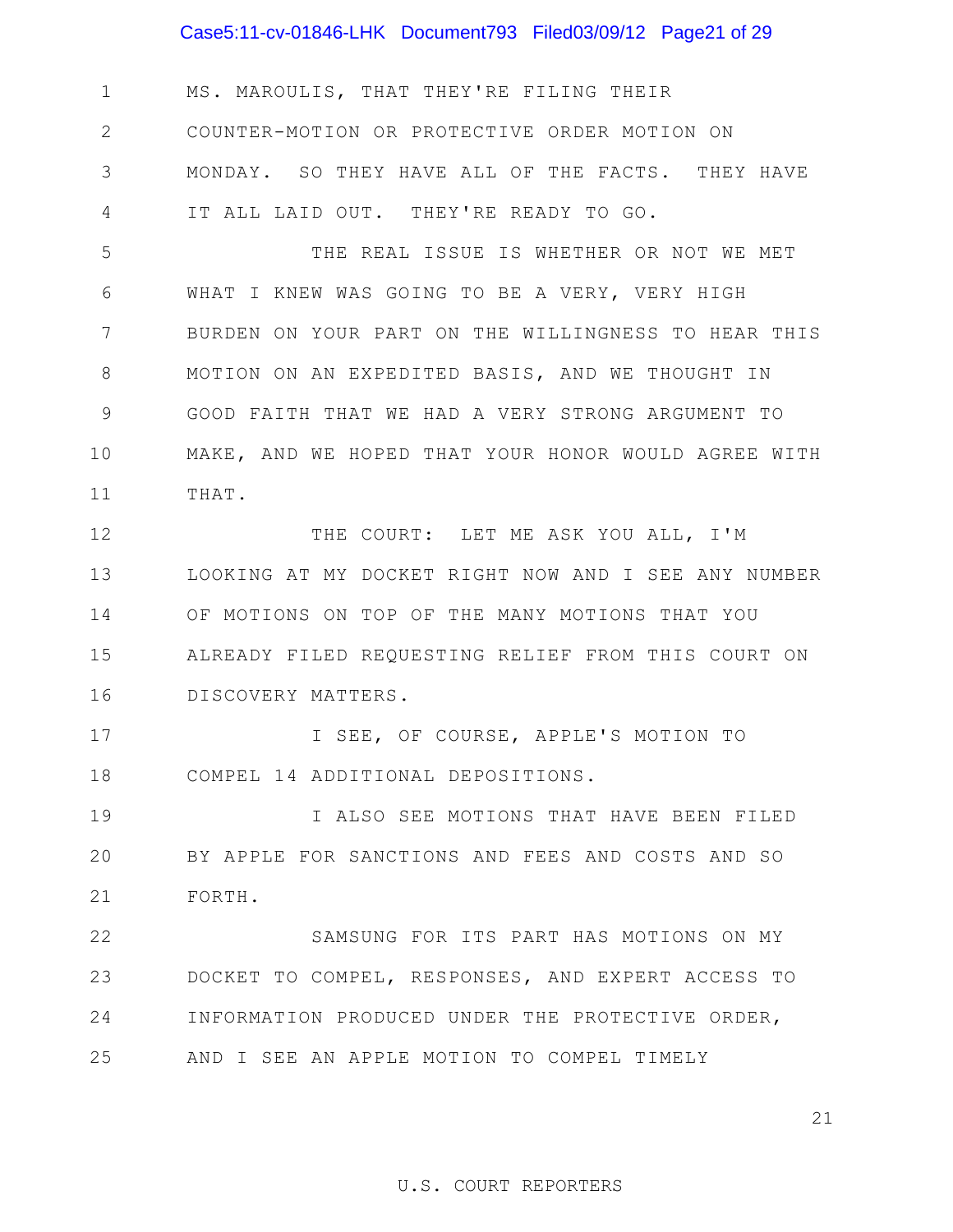## Case5:11-cv-01846-LHK Document793 Filed03/09/12 Page22 of 29

1 2 3 4 5 6 7 8 9 10 11 12 13 14 15 16 17 18 19 20 21 22 23 24 25 OF TALKING. PRODUCTION TO FOREIGN LANGUAGE DOCUMENTS. DOESN'T THIS LAUNDRY LIST OF REQUEST AND NEED ON BOTH SIDES SUGGEST THAT THERE IS SOME HORSE TRADING LEFT TO BE DONE HERE? I MEAN, I DON'T UNDERSTAND WHY. YOU ALL HAVE NEEDS, YOU ALL HAVE ISSUES, MATERIALS THAT YOU BELIEVE ARE ESSENTIAL TO YOUR CASE BUT NEITHER ONE OF YOU IS GOING TO GET EVERYTHING YOU WANT. SO, FOR EXAMPLE, HAVE YOU TALKED ABOUT TRADING RESPONSES TO SAMSUNG'S RFA'S IN EXCHANGE FOR A CERTAIN NUMBER OF APEX DEPOSITIONS? DID THAT SUBJECT COME UP IN THE MEETING BETWEEN MR. MCELHINNY AND MR. VERHOEVEN? MR. MCELHINNY: THIS IS MCELHINNY, YOUR HONOR. WE HAVE RESOLVED ISSUES. THE COURT: WHAT IS AN EXAMPLE OF AN ISSUE THAT YOU RESOLVED IN THE LAST MEET AND CONFER? I'M CURIOUS? MR. MCELHINNY: TWO THAT I CAN THINK OF. WE ARE IN THE PROCESS -- WE HAVE SET UP A PROCESS, WE'RE ATTEMPTING TO RESOLVE THE OBJECTIONS TO EXPERTS. THE COURT: THAT DOESN'T SOUND LIKE A RESOLUTION. THAT SOUNDS LIKE YOU'RE IN THE MIDDLE

22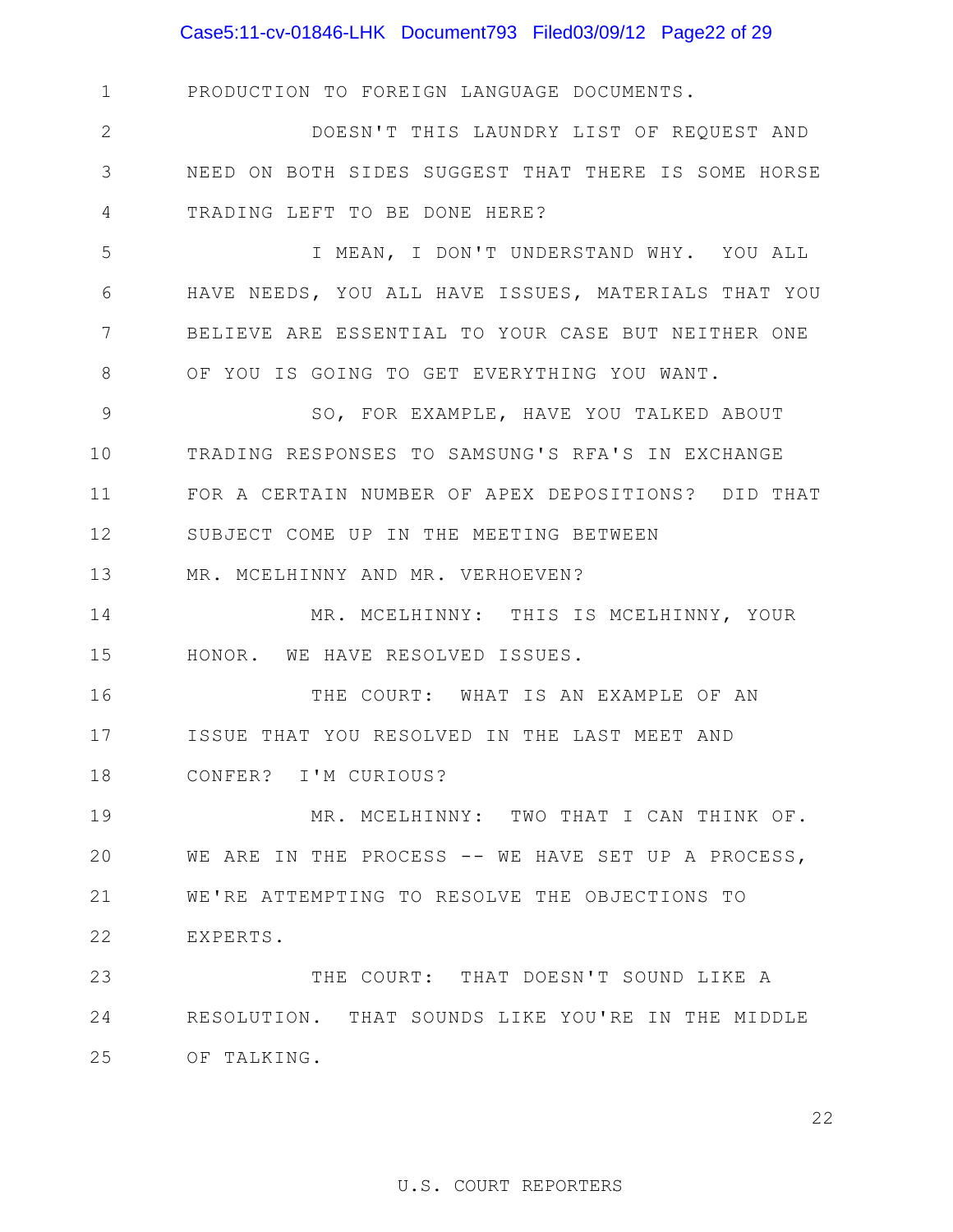## Case5:11-cv-01846-LHK Document793 Filed03/09/12 Page23 of 29

1 2 3 4 5 6 7 8 9 10 11 12 13 14 15 16 17 18 19 20 21 22 23 24 25 MR. MCELHINNY: NO, NO. IT TURNED OUT TO BE -- I THINK IT'S GOING TO BE A RESOLUTION, YOUR HONOR. I MEAN, IT GOT VERY CLOSE IN THE MEET AND CONFER, AND, INDEED, IT COULD BE CARRIED OUT IN THE SUBSEQUENT PHONE CONVERSATION WHICH HAPPENED YESTERDAY WAITING ON GETTING APPROVAL. WE ALSO RESOLVED -- IN THE MEET AND CONFER WHEN WE MET ON THE 14TH, WE HAD 15 ITEMS ON OUR LIST. SAMSUNG HAD CLOSE TO, I THINK, 25 OR 30 ON THEIR LIST. AND I BELIEVE FROM MY LIST, I THINK WE RESOLVED A THIRD OF THEM. BUT WHAT I REALLY WANTED TO SAY IS THAT WHAT IS MISSING IN YOUR ANALYSIS. THE COURT: TELL ME WHAT I'M MISSING IN MY ANALYSIS. MR. MCELHINNY: WHAT IS MISSING IN YOUR ANALYSIS IS THE CONCEPT THAT BOTH PARTIES HAVE AN EQUAL INTEREST IN RESOLVING THESE THINGS ACCORDING TO THE DATES THAT ARE CURRENTLY SET. AND SAMSUNG DOES NOT HAVE THAT INTEREST? THE COURT: AND ON WHAT BASIS DO YOU MAKE THAT CLAIM? MR. MCELHINNY: THIRTY YEARS OF

23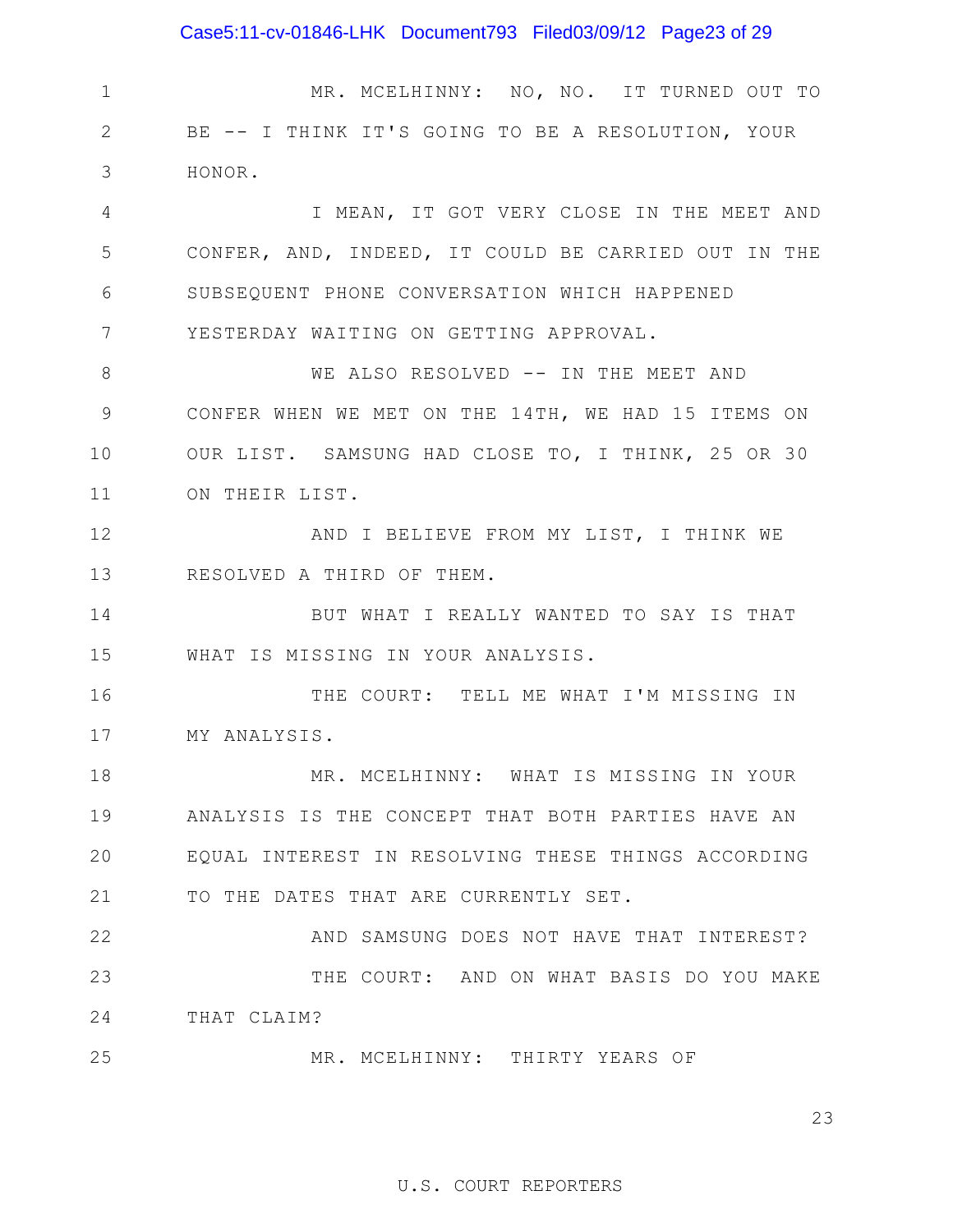## Case5:11-cv-01846-LHK Document793 Filed03/09/12 Page24 of 29

1 2 3 4 5 EXPERIENCE AND WATCHING THE LETTERS AND MEET AND CONFER AND THE THINGS THAT THEY HAVE SAID TO ME IN THE MEET AND CONFER PROCESS AND UNDERSTANDING THE IMPORTANCE IN THIS CASE OF GETTING THE TRIAL DATE MOVED BY SAMSUNG.

6 7 8 9 10 11 THE COURT: ALL RIGHT. MS. KASSABIAN, DID YOU HEAR MR. VERHOEVEN MAKE ANY PROPOSALS TO TRADE, FOR EXAMPLE, ACCESS FOR MR. LUCENDI FOR A COUPLE OF EXTRA APEX DEPOSITIONS? WAS THAT KIND OF PROPOSAL MADE DURING THIS DISCUSSION THAT TOOK PLACE?

12 13 14 MS. KASSABIAN: YOUR HONOR, WE WOULD WELCOME AND EMBRACE THE NOTION OF HORSE TRADING. WE HAVE NOT GOTTEN ANYWHERE ON THAT FRONT.

15 16 17 18 19 THERE HAVE BEEN -- FOR INSTANCE, BOTH SIDES HAVE MADE OBJECTIONS TO EACH OTHER'S EXPERTS ON VARIOUS GROUNDS, THAT'S AN AREA OF HORSE TRADING. THERE'S APEX DEPOSITIONS ON BOTH SIDES. THAT IS AN AREA. WE HAVE RAISED THAT ISSUE.

20 21 22 23 24 I KNOW SPECIFICALLY ON APEX ISSUES THAT WAS RAISED BY ME, I BELIEVE, ON OUR FEBRUARY 14TH MEETING I HAD ASKED IS APPLE GOING TO RESPOND ON THE TIM COOK DEPOSITION OR SOME OF THEIR OTHER SENIOR FOLKS?

#### 25 AND I WAS TOLD THEY ARE STILL CONSIDERING

24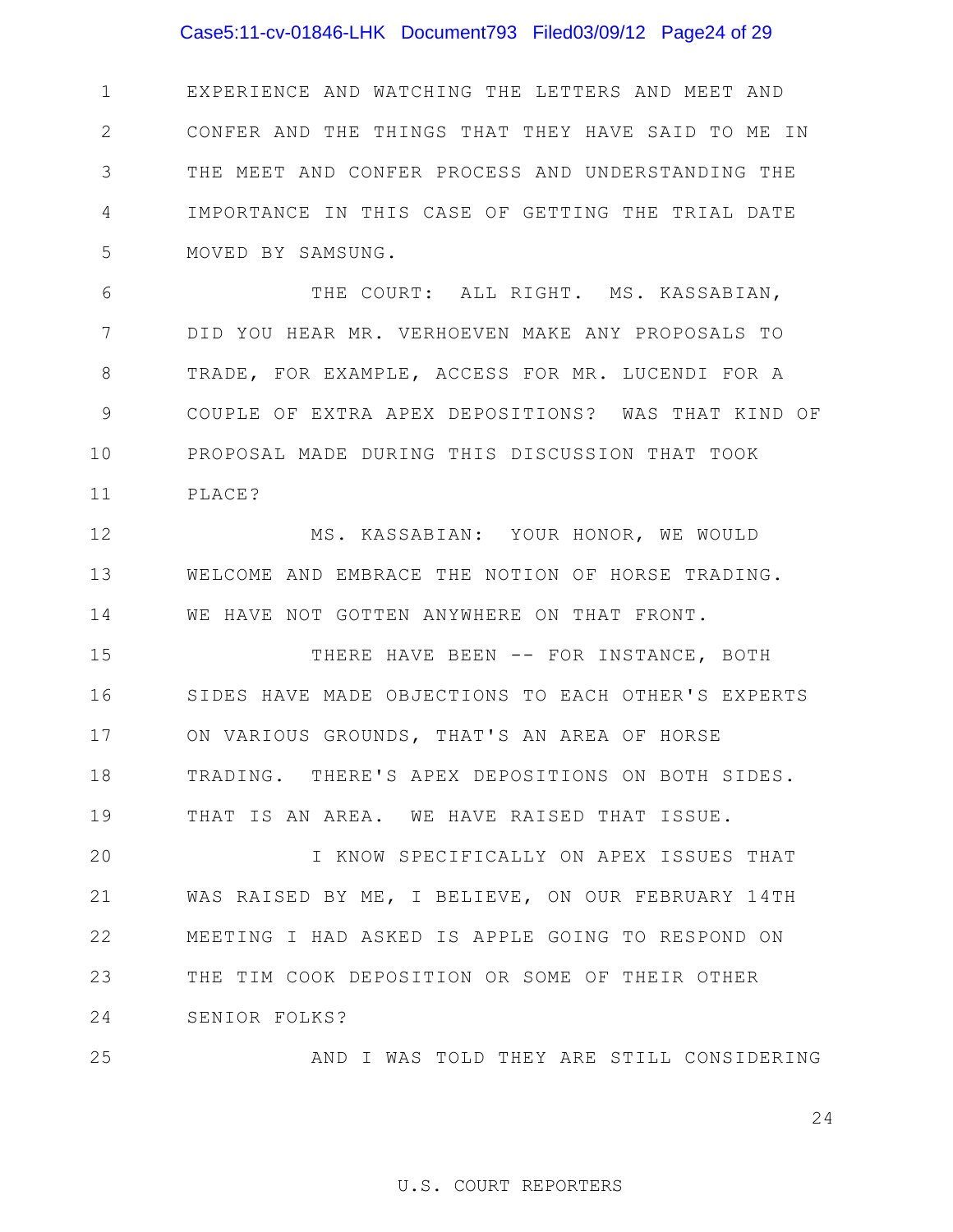1 THAT.

2 3 4 5 6 WE WOULD LOVE TO TALK ABOUT HORSE TRADING, AND I THINK THAT'S THE RIGHT MOVE, YOUR HONOR, AND IF APPLE IS WILLING TO DISCUSS THAT MORE SERIOUSLY, WE ABSOLUTELY ARE AS WELL. THE COURT: LET ME ASK YOU,

7 8 9 10 MS. KASSABIAN, WOULD YOU BE WILLING TO TRADE RESPONSES TO YOUR RFA'S FOR, SAY, SIX OF THESE PROPOSED DEPOSITIONS? WILL YOU MAKE THAT TRADE RIGHT NOW?

11 12 13 14 15 MS. KASSABIAN: WELL, YOUR HONOR, I DID NOT PERSONALLY HANDLE THE RFA ISSUE. I WOULD NEED TO CONSULT WITH MY TEAM TO FIND OUT, YOU KNOW, HOW SIGNIFICANT IS THAT ISSUE. I DON'T THINK THAT I CAN MAKE THAT STATEMENT RIGHT NOW.

16 17 18 19 THE COURT: WOULD YOU BE WILLING TO TRADE, SAY, ACCESS FOR MR. LUCENDI (PHONETIC) IN EXCHANGE FOR A CERTAIN NUMBER OF APEX DEPOS? DID YOU WORK ON THAT ISSUE?

20 21 22 23 MS. KASSABIAN: WELL, ALSO LUCENDI I'M NOT THE LEAD PERSON AT MY FIRM FOR WORKING ON THAT. SO I WOULD ASK IF I COULD CONSULT WITH MY TEAM BEFORE WE COULD TALK ABOUT THAT.

24 25 I WOULD SAY THAT IT'S PROBABLY BETTER TO MAKE HORSE TRADES OFF APPLES AND APPLES AND

25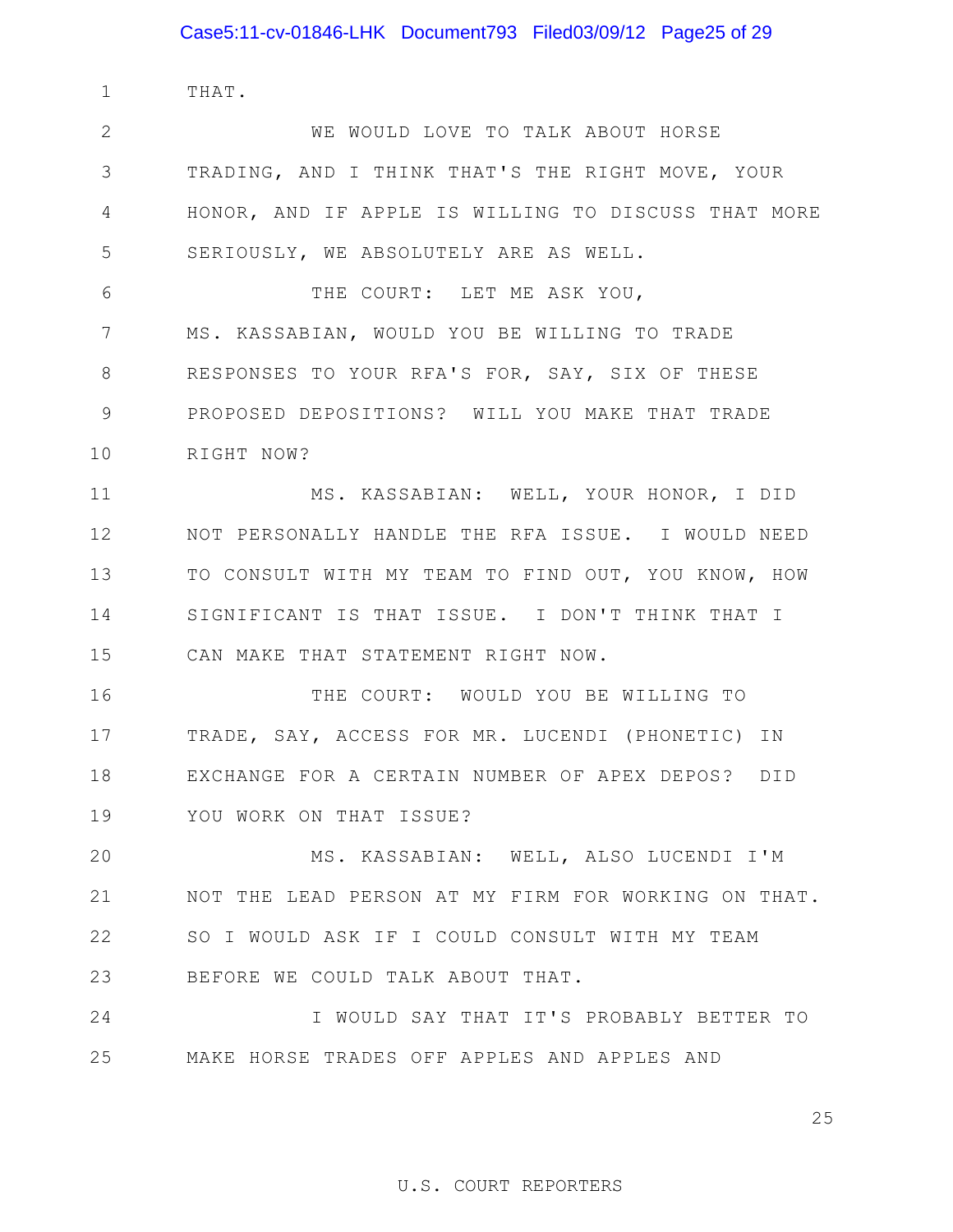## Case5:11-cv-01846-LHK Document793 Filed03/09/12 Page26 of 29

1 2 3 EXPERTS, YOU KNOW, IN ONE COLUMN, AND DEPOSITIONS IN ANOTHER COLUMN, WRITTEN DISCOVERY RESPONSES IN ANOTHER COLUMN.

4 5 6 7 8 9 AND I'D BE HAPPY TO, YOU KNOW, SET UP A MEETING WHERE THE PARTIES CAN SPECIFICALLY TALK ABOUT THAT, BUT, YOU KNOW, OFF THE TOP OF MY HEAD OFF, THE TOP OF THIS CALL, I DON'T THINK THAT I CAN, YOU KNOW, AGREE TO THAT WITHOUT CONFERRING WITH MY TEAM.

10 11 THE COURT: YOU MAY BE RIGHT ABOUT THAT, BUT YOU'VE GOT ME ON THE PHONE NOW.

12 13 14 15 16 17 18 YOU KNOW, MAY BE I'M JUST BEING WISHFUL ABOUT ALL OF THIS. IT'S JUST, I DON'T HAVE 30 YEARS OF EXPERIENCE, I DON'T CLAIM TO HAVE THAT, BUT I HAVE A FEW AND IN MY MORE LIMITED EXPERIENCE, IT SEEMS TO ME THAT LAWYERS CAN WORK OUT SOME DEALS AND OCCASIONALLY WHERE THERE'S JUST THAT FINAL IMPASSE YOU COME TO THE COURT.

19 20 21 22 23 BUT HERE IN THIS CASE THE DEFAULT SEEMS TO BE, WELL, IF YOU'RE NOT WILLING TO SURRENDER, I'M GOING TO GO TAKE IT TO JUDGE KOH OR JUDGE GREWAL. I DON'T UNDERSTAND THAT AT ALL. I DON'T UNDERSTAND IT AT ALL.

24 25 MS. KASSABIAN: YOUR HONOR, WE WOULD BE HAPPY TO MAKE OURSELVES AVAILABLE IN A POSSIBLE

26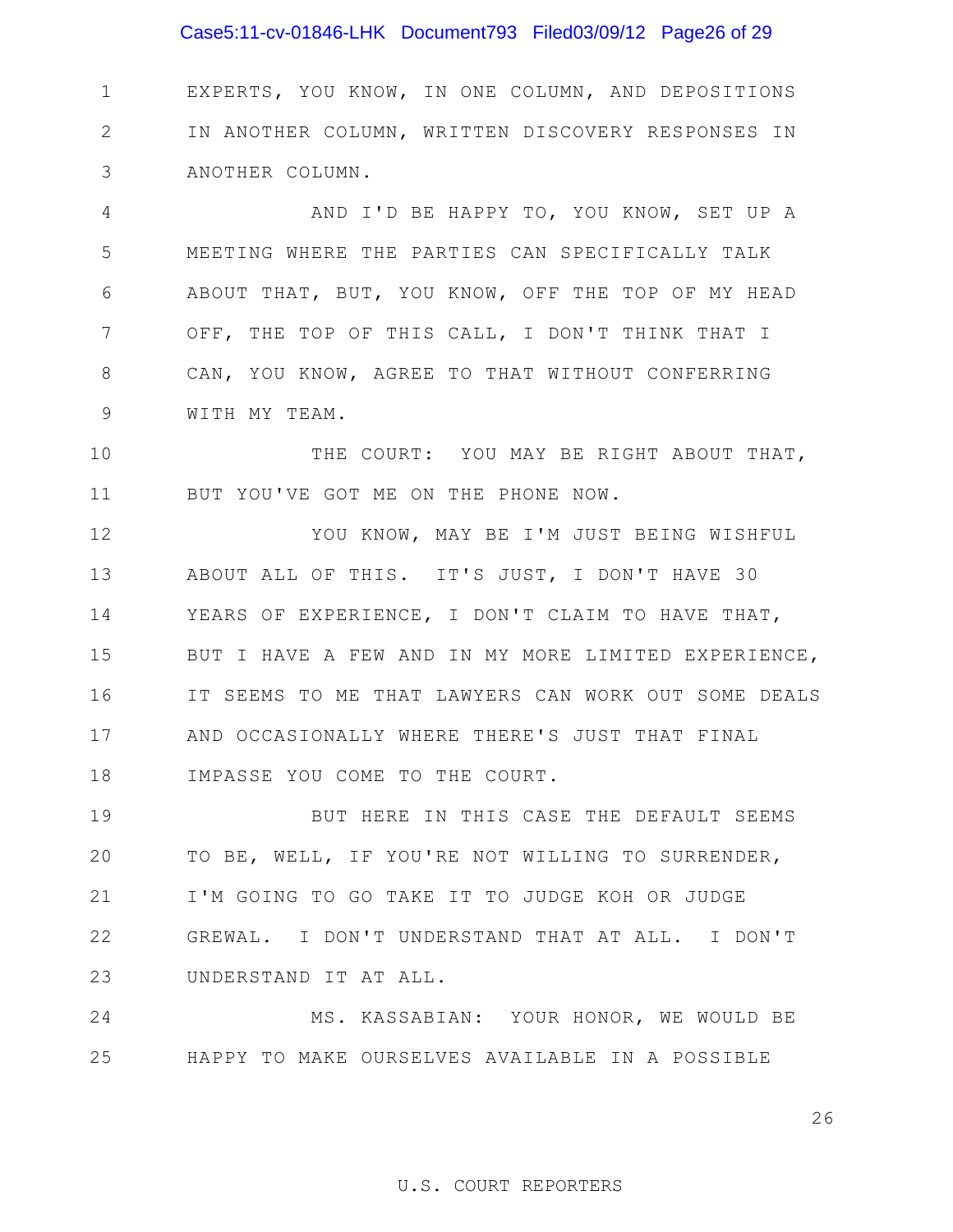Case5:11-cv-01846-LHK Document793 Filed03/09/12 Page27 of 29

1 2 3 4 5 6 7 8 9 10 11 12 13 14 15 16 17 18 19 20 21 22 23 24 25 HORSE TRADING MEET AND CONFER SESSION WITH APPLE RIGHT AWAY. I THINK THAT WOULD BE A GREAT IDEA. THE COURT: I'M ON THE PHONE RIGHT NOW. CAN WE DO IT WHILE I'M ON THE PHONE? MS. KASSABIAN: WELL, I JUST DON'T HAVE THE AUTHORITY WITHOUT SPEAKING TO MY PARTNERS WHO ARE IN CHARGE OF THOSE ISSUES, I DON'T HAVE THE AUTHORITY, OR THE KNOWLEDGE, QUITE FRANKLY, TO KNOW WHAT WE CAN LIVE WITH AND WHAT WE CAN'T. I APOLOGIZE FOR THAT. THE COURT: ALL RIGHT. MR. MCELHINNY, ANYTHING FURTHER YOU WISH TO SAY? MR. MCELHINNY: NO. THANK YOU, YOUR HONOR, FOR HEARING US OUT. THE COURT: MS. KASSABIAN, MS. MAROULIS, ANYTHING FURTHER FROM YOU? MS. MAROULIS: NO, YOUR HONOR. THANK YOU. THE COURT: ALL RIGHT. YOU'LL HAVE AN ORDER FROM ME SHORTLY ON THE MOTION FOR LEAVE TO FILE THE EXPEDITED RELIEF REQUEST. THANK YOU. MR. MCELHINNY: THANK YOU, YOUR HONOR. THE COURT: THE MATTER IS SUBMITTED. HAVE A GOOD DAY. MS. KASSABIAN: YOU, TOO. BYE.

27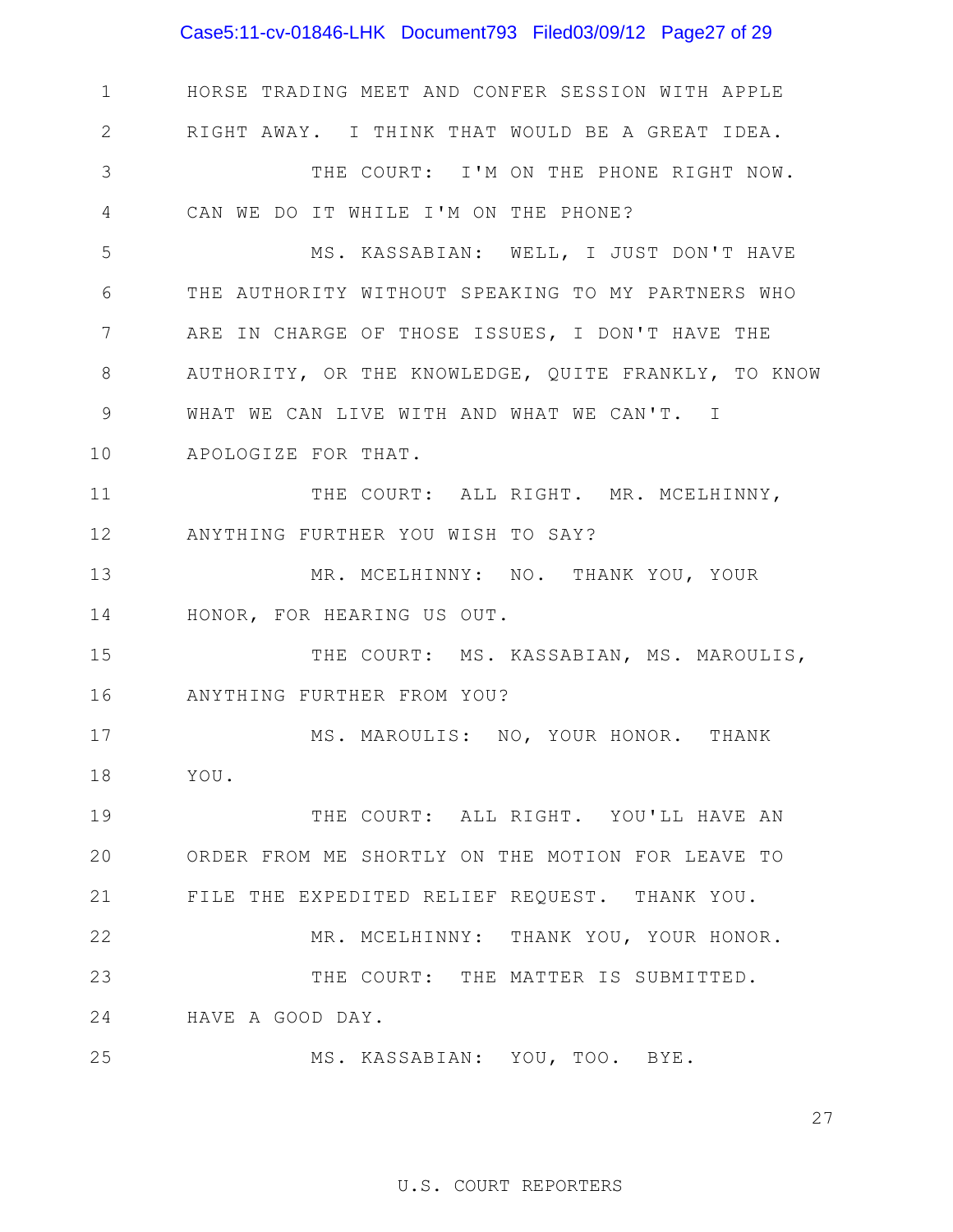## Case5:11-cv-01846-LHK Document793 Filed03/09/12 Page28 of 29

| $\,1\,$          |  |                         | (WHEREUPON, THE PROCEEDINGS IN THIS |  |  |
|------------------|--|-------------------------|-------------------------------------|--|--|
| $\sqrt{2}$       |  | MATTER WERE CONCLUDED.) |                                     |  |  |
| $\mathfrak{Z}$   |  |                         |                                     |  |  |
| $\sqrt{4}$       |  |                         |                                     |  |  |
| 5                |  |                         |                                     |  |  |
| $\sqrt{6}$       |  |                         |                                     |  |  |
| $\boldsymbol{7}$ |  |                         |                                     |  |  |
| $\,8\,$          |  |                         |                                     |  |  |
| 9                |  |                         |                                     |  |  |
| $1\,0$           |  |                         |                                     |  |  |
| $11\,$           |  |                         |                                     |  |  |
| $12\,$           |  |                         |                                     |  |  |
| $13$             |  |                         |                                     |  |  |
| $14\,$           |  |                         |                                     |  |  |
| 15               |  |                         |                                     |  |  |
| 16               |  |                         |                                     |  |  |
| $17$             |  |                         |                                     |  |  |
| $18\,$           |  |                         |                                     |  |  |
| 19               |  |                         |                                     |  |  |
| 20               |  |                         |                                     |  |  |
| 21               |  |                         |                                     |  |  |
| 22               |  |                         |                                     |  |  |
| 23               |  |                         |                                     |  |  |
| 24               |  |                         |                                     |  |  |
| 25               |  |                         |                                     |  |  |